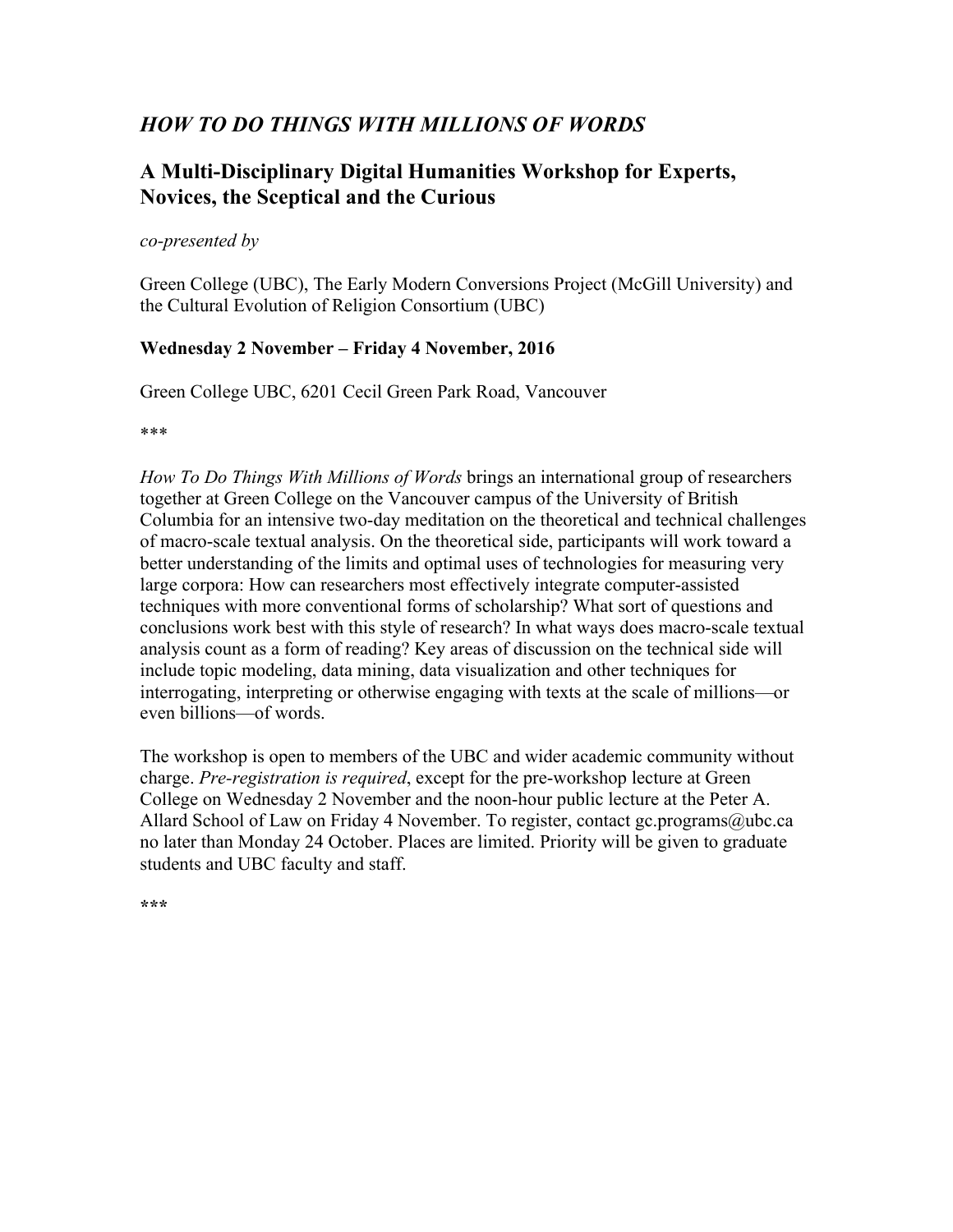### **Wednesday 2 November**

Pre-workshop lecture and piano recital at Green College

5:00-6:15 pm Public lecture (Coach House) [45 minutes  $+ < 30$  mins Q&A]

# **THE DIGITAL HUMANITIES: SOME CONTEXTS, CONCEPTS AND INITIATIVES**

Ray Siemens

6:15-7:00 *Reception* (Piano Lounge) 6:15-8:00 *Dinner* (Great Hall) 8:00-9:00 Piano recital by Réa Beaumont, "Key Notes for a Conversation Piece" (Piano Lounge)

\*\*\*

### **Thursday 3 November**

Day 1 of workshop: all sessions in Coach House, Green College UBC

*Minibus departs Pinnacle Hotel Harbourfront for Green College*

# **9:00 - 11:00 am Session 1**

Welcome and opening remarks

[Three talks: each 15 minutes  $+ 15$  minutes  $Q&A$ ]

Chair: Mark Vessey

# **NEAR HORIZONS IN DIGITAL HUMANITIES RESEARCH**

Christopher Donaldson *Implementing GIS and Corpus Analysis to Investigate Historical Travel Writing and Topographical Literature about the English Lake District* Devin Vartija and Melvin Wevers *Using Text Mining to Trace the Evolution of Enlightenment Encyclopaedias* Michael Ullyot *Unnatural Language and Natural Thinking: Shakespeare and His Contemporaries*

11:00 - 11:30 *Break*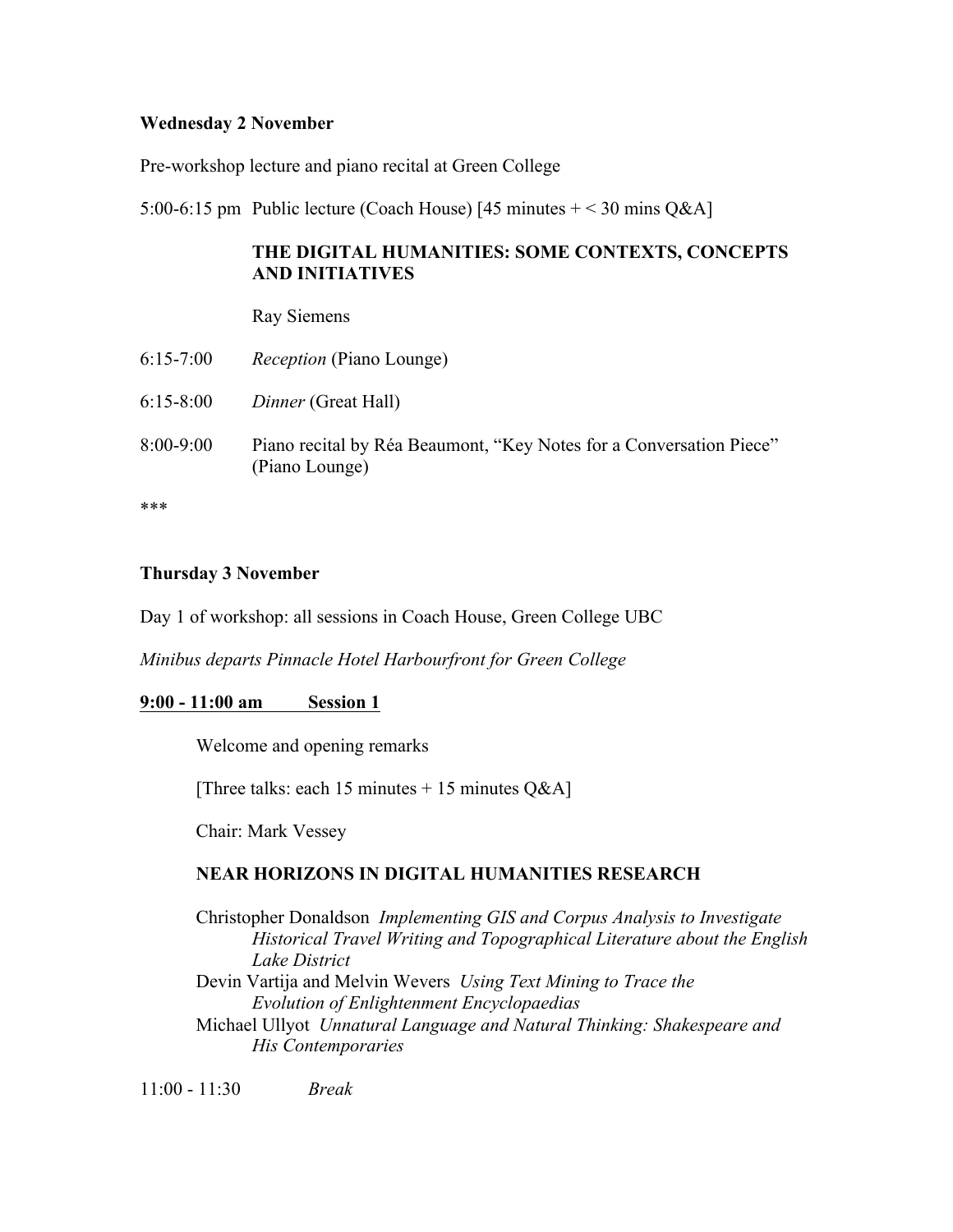### **11:30 am - 12:30 pm Session 2**

[Team presentation: 30 minutes  $+$  30 minutes  $Q&A$ ]

Chair: Bruce Rusk

# **THE DISTANT READING OF RELIGIOUS TEXTS: A "BIG DATA" APPROACH TO MIND-BODY CONCEPTS IN EARLY CHINA**

Ryan Nichols, Kristoffer Laigaard Nielbo and Edward Slingerland

12:30 - 2:30 pm *Lunch*

#### **2:30 - 4:30 Session 3**

[Two team presentations: each 30 minutes  $+$  30 minutes  $Q&A$ ]

Chair: Paul Yachnin

### **NEW VISIONS OF EARLY MODERN ENGLAND: NAVIGATING THE CITY AND THE TEXTS**

Janelle Jenstad, Tye Landels-Gruenwald and Joseph Takeda *How to Do Things With 6000 Toponyms: MoEML Mines DEEP* Kosta Gligorijevic, Catherine Nygren and Stephen Wittek *Distant Reading Early Modernity (DREaM)*

#### 4:30 - 5:00 *Break*

#### **5:00 - 6:00 Session 4**

[Team presentation: 30 minutes  $+$  30 minutes  $Q&A$ ]

Chair: Jessica Wang

### **DESIGNING TOOLS FOR MACRO-SCALE DATA ANALYSIS IN THE HISTORY OF SCIENCE**

Elyse Graham and Robert Crease

- 6:15 6:45 *Reception*
- 6:15 7:30 *Dinner served at the College*

*Minibus departs Green College for Pinnacle Hotel Harbourfront*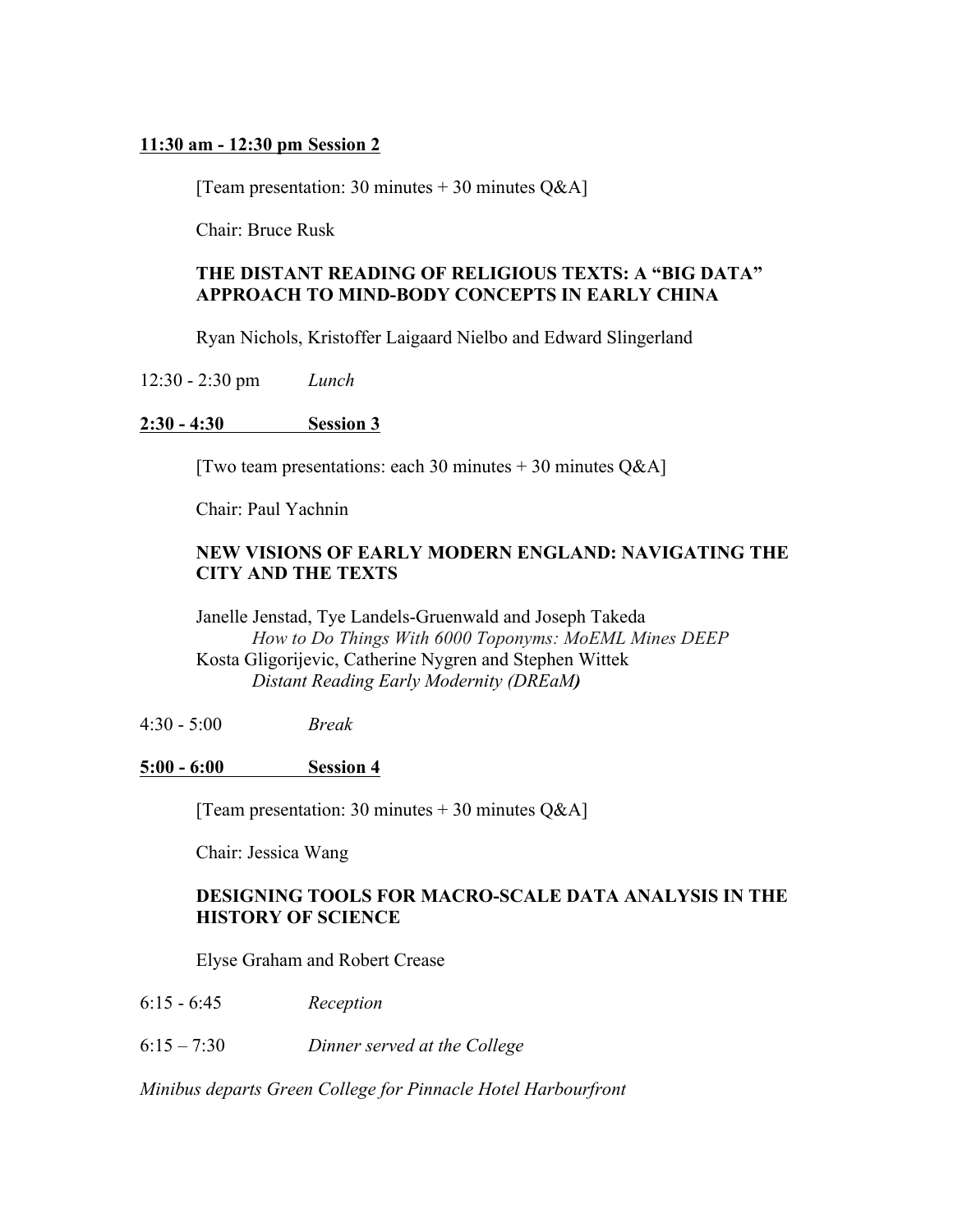### **Friday November 4**

Day 2 of workshop: all sessions at Green College except noon-hour lecture

*Minibus departs Pinnacle Hotel Harbourfront for Green College*

NOTE: Sessions 5A and 5B will run in parallel

#### **9:00 - 11:00 am Session 5A** (Coach House)

[Three talks: each 15 minutes  $+ 15$  minutes  $Q&A$ ]

Chair: Patricia Badir

#### **DISTANT READING PROJECTS: AUTHORS, GENRES, READERS**

Amrita Dhar *Distant Reading Blind Language?* Matthew Lavin *Continuity and Discontinuity in Gothic and Horror* Allison Hegel *Reading Genre in Online Book Reviews*

#### **9:00 - 11:00 am Session 5B** (Gibson Room)

[Three talks: each 15 minutes  $+ 15$  minutes  $Q&A$ ]

Chair: Matthew Milner

### **ANALYZING COMPLEX LITERARY CORPORA: RHETORIC, STYLE AND OTHER SPECIAL EFFECTS**

Eleni Bozia *Evaluating Attic, Imperial Greek and Roman Oratory: Towards a Schema of Rhetorical Constructions* Anupam Basu *Spenser, Linguistic Change and Historical Stylometrics* Elise Thorsen *Refactoring the Bag of Words into Meter, Rhythm, Rhyme in Russian Verse Corpora*

#### 11:00-11:30 *Break*

#### **12:00 - 1:00 pm Session 6 (The Lew Forum, Peter A. Allard School of Law)**

[Public lecture: 40 mins + 10 mins  $Q&A$ ]

Chair: Ted Slingerland

**\*\*\***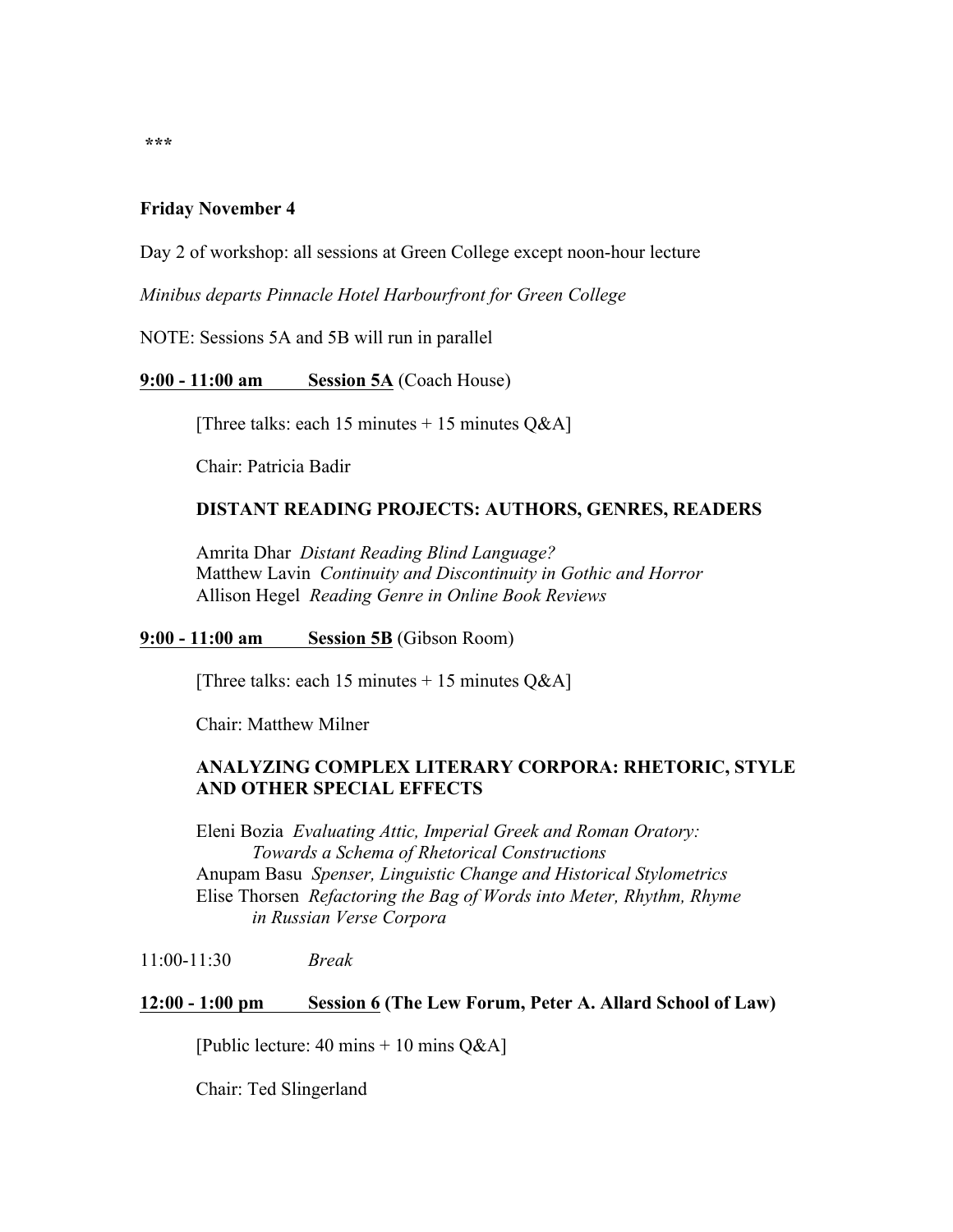Introduction: Stéfan Sinclair

# **HUNDREDS, THOUSANDS OR MILLIONS OF WORDS: FITTING OUR METHODS TO THE QUESTION**

Ted Underwood

- 1:15 2:45 *Lunch*
- **2:45 - 4:00 Session 7** (Coach House)

[Two talks: each 15 minutes  $+ 15$  minutes  $Q&A$ ]

### **TOPIC MODELING WITH GOVERNMENT CORPORA**

Chair: Larissa Ringham

Fredrik Norén *Finding Co-Occurring Topics with MALLET in Swedish Governmental Reports* Fabian Brinkmann *Topic Modeling Approaches in Research on Turkish Foreign Policy in Sub-Saharan Africa*

4:00 - 4:30 *Break*

**5:00 - 6:30 Session 8** (Coach House)

[Team Presentation: 30 minutes  $+$  30 minutes  $Q&A$ ]

Chair: Stephen Wittek

### **INTERVENTIONS IN ACADEMIC COMMUNITY**

Iter Community, the Renaissance Knowledge Network, Social Knowledge Creation and Open Social Scholarship

Alyssa Arbuckle, Lindsey Seatter, Randa El Khatib, Tracey El Hajj

Closing Remarks: Ted Slingerland, Paul Yachnin

*Minibus departs Green College for Pinnacle Hotel Harbourfront*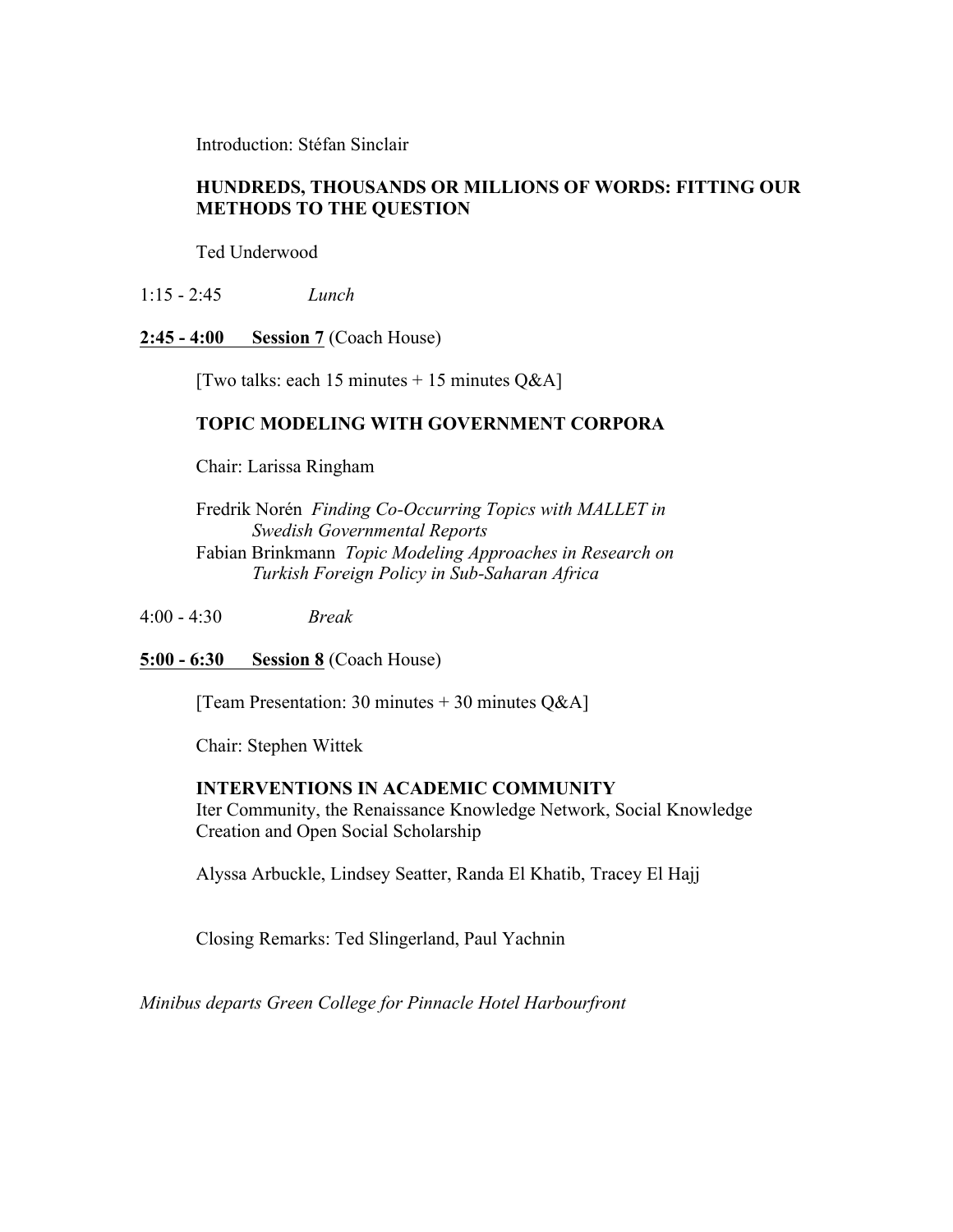#### **SPONSORS**

#### **Early Modern Conversions**

www.earlymodernconversions.com

The five-year, \$2.3 million project, "Early Modern Conversions," is based at McGill University's Institute for the Public Life of Arts and Ideas (IPLAI), and is funded by the Social Sciences and Humanities Research Council of Canada (SSHRC), with additional support from artistic and academic partner institutions in Australia, the United Kingdom, and the United States. With the goal of developing a better understanding of the diverse range of conversional activity that spread across Europe and the New World from approximately 1400-1700, the project has brought together an international, interdisciplinary team of scholars in Art History, Architecture, Literature, Music, Theatre, Religion, History of Cognition, and Digital Humanities.

#### **Green College**

www.greencollege.ubc.ca

Green College (founded 1993) is a graduate residential facility at the University of British Columbia with a mandate to promote advanced interdisciplinary inquiry and engagement between academics and society at large. The College is committed to the cultivation of intellectual and creative connections at the edge of the main disciplinary space of the University. To that end, and in partnership with other UBC units and locally based non-profit organizations, it provides extracurricular academic, artistic and cultural programs that are open to all-comers at no charge.

### **The Cultural Evolution of Religion Research Consortium**

www.hecc.ubc.ca/cerc/project-summary/

The Cultural Evolution of Religion Research Consortium (CERC), centred at UBC, brings together the expertise of over fifty scientists, social scientists and humanities scholars from universities across North America, Europe and East Asia—along with postdocs and graduate students—into a research network that aims to answer the question of what religion is, how it is linked to morality, and why it plays such a ubiquitous role in human existence. Funded by a \$3 million Partnership Grant from the Canadian Social Sciences and Humanities Research Council (SSHRC), with approximately \$3 million in matching funds from partner institutions and other contributors, CERC is currently in the fifth year of its six years of funding. For details, see http://www.hecc.ubc.ca/cerc/projectsummary/

### BIOGRAPHIES AND ABSTRACTS FOR INDIVIDUAL PRESENTERS

**Basu, Anupram**  $\langle$ prime.lens@gmail.com>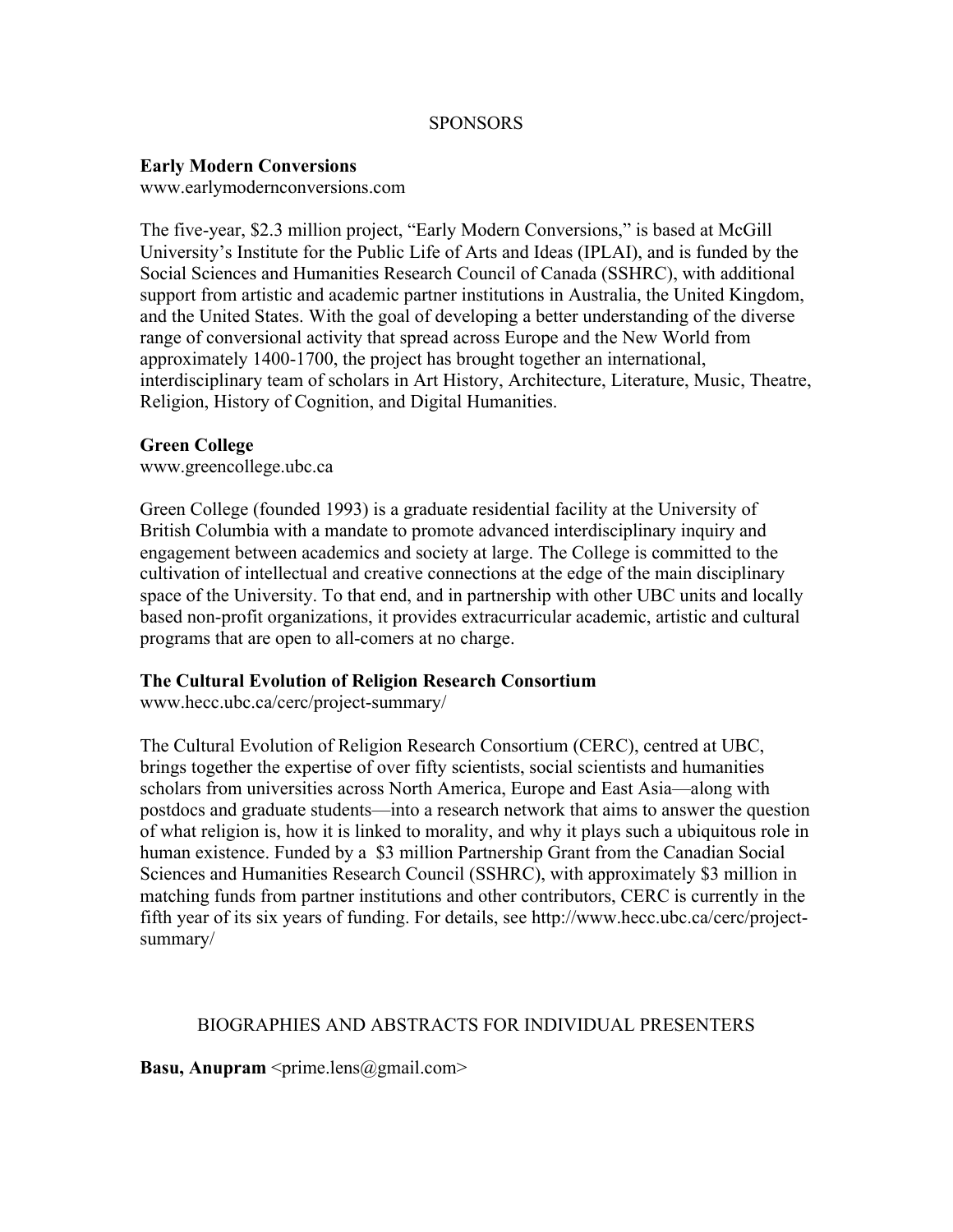Anupam Basu is an Assistant Professor of English at Washington University in Saint Louis. He works at the intersection of literature and computational analysis, drawing on emerging techniques to make vast digital archives of early modern print more tractable for scholars. The ngram and collocation browser at http://earlyprint.wustl.edu makes some of the data behind his research accessible to a wider audience. His current research book project on crime and social change in Tudor and Stuart literature explores the popular representation of criminality, poverty and vagrancy in the period.

#### Presentation: *Spenser, Linguistic Change, and Historical Stylometrics*

This paper will investigate one of the basic truisms about Edmund Spenser's language – that it is distinguished by more or less systematic archaizing. A long editorial and critical tradition has held that the orthography of Spenser's texts was distinctive and that Spenser extended the normal latitudes of mid-sixteenth-century practice to achieve particular effects. Situating Spenser's texts within the general evolution of orthographic change over the first two centuries of English print will let us explore the ways in which early readers might have read these texts and how they might have interpreted Spenser's spelling and lexical choices as indicators of his poetic archaism.

### **Bozia, Eleni** <br/>bozia@ufl.edu>

Eleni Bozia is an Assistant Professor in the Department of Classics and the Digital Worlds Institute at the University of Florida. She is currently pursuing a Dr. Phil. at the Universität Leipzig. Dr. Bozia also serves as the Associate Director of the *Digital Epigraphy and Archaeology Project*. She is the author of the book *Lucian and his Roman Voices: Cultural Exchanges and Conflicts in the Late Roman Empire*. Dr. Bozia is the recipient of collaborative grants from the National Endowment for the Humanities and the French Ministry of Education and several national and international Awards, including the Young Researcher Fellowship from La Fondation Hardt and the Mary A. Sollman Scholarship of the American Academy in Rome.

### Presentation: *Evaluating Attic and Imperial Greek Oratory: Towards a Schema of Rhetorical Constructions*

This paper attempts to quantify compositional complexity in Greek oratory via the syntactical annotation of Classical Attic orators and orators of the Imperial Era against the backdrop of Dionysius of Halicarnassus. For the stylistic analysis of rhetorical structures, passages from speeches of Lysias, Isocrates, Demosthenes, Dio Chrysostom, Lucian, and Aelius Aristides were annotated syntactically in the form of Treebank annotation, using the Arethusa annotation framework through Perseids.1 Additionally, I developed a unified node-based metric formulation for implementing syntactical construction metrics. These metrics were then applied to the annotated texts, which were comparatively examined using Principal Component Analysis. The results furnish patterns of syntactical constructions that may apprise us of a schema of syntactical constructions.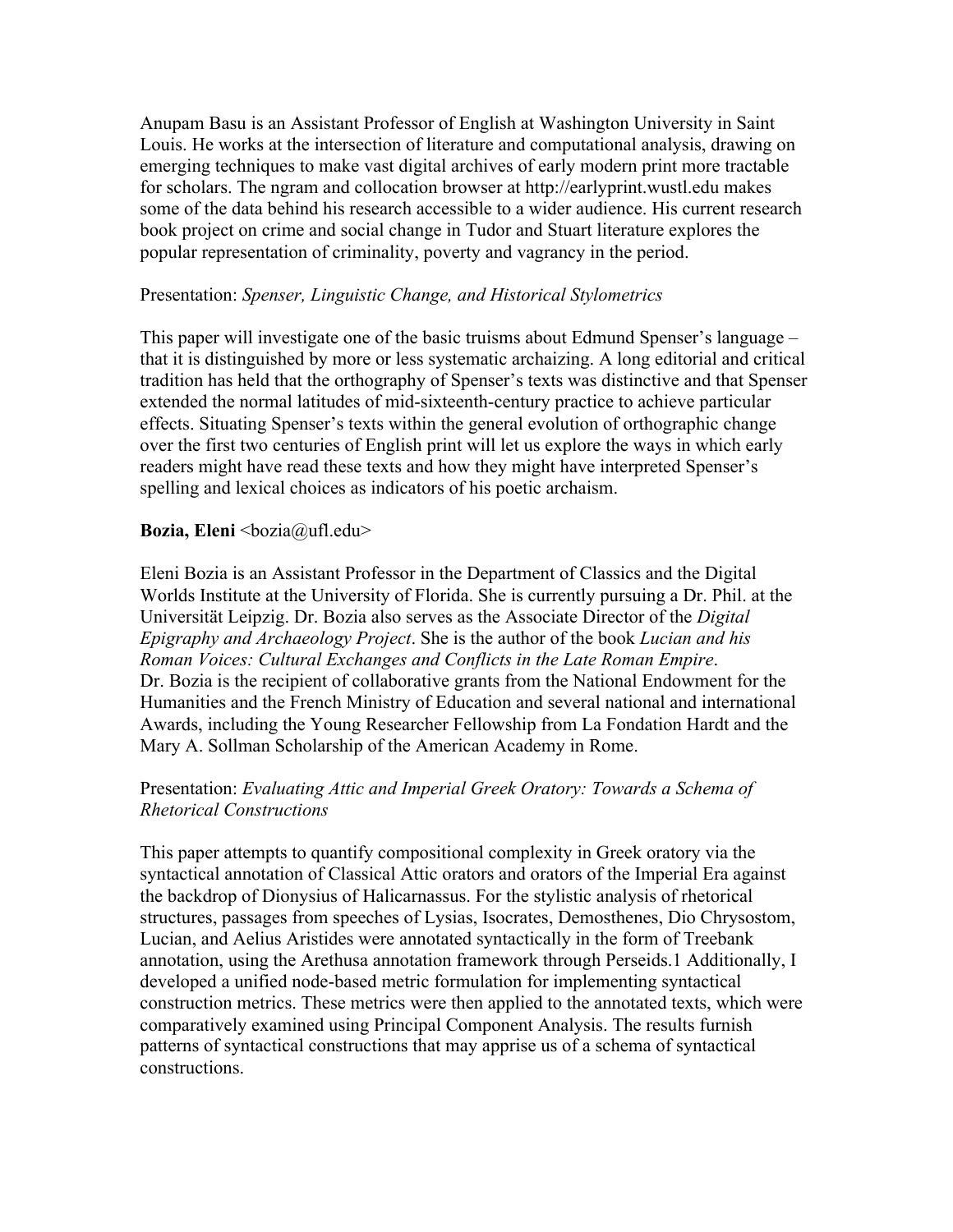### **Brinkman, Fabian** <Fabian.Brinkmann@ruhr-uni-bochum.de>

Fabian Brinkmann is a doctoral student at the Ruhr-University Bochum, Germany. Based at the interdisciplinary Centre for Mediterranean Studies and the chair for the history of the Ottoman Empire and Turkey he currently works on a dissertational project titled "A Computer-Assisted Analysis of Turkish Foreign Policy in Sub-Saharan Africa: Diachronic Topics and Networks (2002-2016)" funded by the German Academic Scholarship Foundation (Studienstiftung des Deutschen Volkes). Before starting on his doctoral studies he got degrees in History, Protestant Theology and Gender Studies from the Ruhr-University Bochum and the University of Basel, Switzerland.

# Presentation: *Topic Modeling Approaches in Research on Turkish Foreign Policy in Sub-Saharan Africa*

Many researchers have dealt with the different geopolitical spaces of Turkish foreign policy under the AKP. However, Turkish policy in Sub-Saharan Africa still remains a blind spot and the networks of actors and different political discourses have not yet been highlighted by scholars. This paper will show how Structural Topic Modeling can be used to uncover discursive structures and (discursive) networks of actors. It will describe the attempt to untangle the different discourses across intertwined actors via the mass data approach of Topic Modeling across different covariates in a diachronic and synchronic way, using a sample of texts from this discursive field.

### **Dhar, Amrita** <amritad@umich.edu>

Amrita Dhar was educated at Jadavpur and Cambridge universities before coming to the University of Michigan for her doctoral studies. Her thesis "Writing Sight and Blindness in Early Modern England" examines the perceptions, representations and negotiations of sight and blindness in England between 1564 and 1674. Her passion for the archives engages her in palaeography just as her passion for information science and new methods of scholarship engages her increasingly in the digital humanities. Outside her early modern interests, she is also an active traveller of mountains and coordinates the University of Michigan's Mountaineering Culture Studies Group.

# Presentation: *Distant Reading Blind Language?*

Can we use distant reading methods to register fundamental changes in language generated by differently-sighted, or blind, writers? In my dissertation, I use close reading to excavate and analyse John Milton's blind language: language generated by a man whose intensely sighted training perforce adapts to an irremediable visual affliction and becomes profoundly generative. Although epic in scope and size, Milton's blind poetry nevertheless constitutes a limited corpus to study blind and brilliantly aural mnemonics, syntax, and cohesion. This makes me wonder about other—larger—corpora of differently-abled or differently-sighted work. Can distant reading help us understand how writerly language changes with changes in cognitive abilities? Using a preliminary case study of Milton's blind language, my presentation will explore possible ways to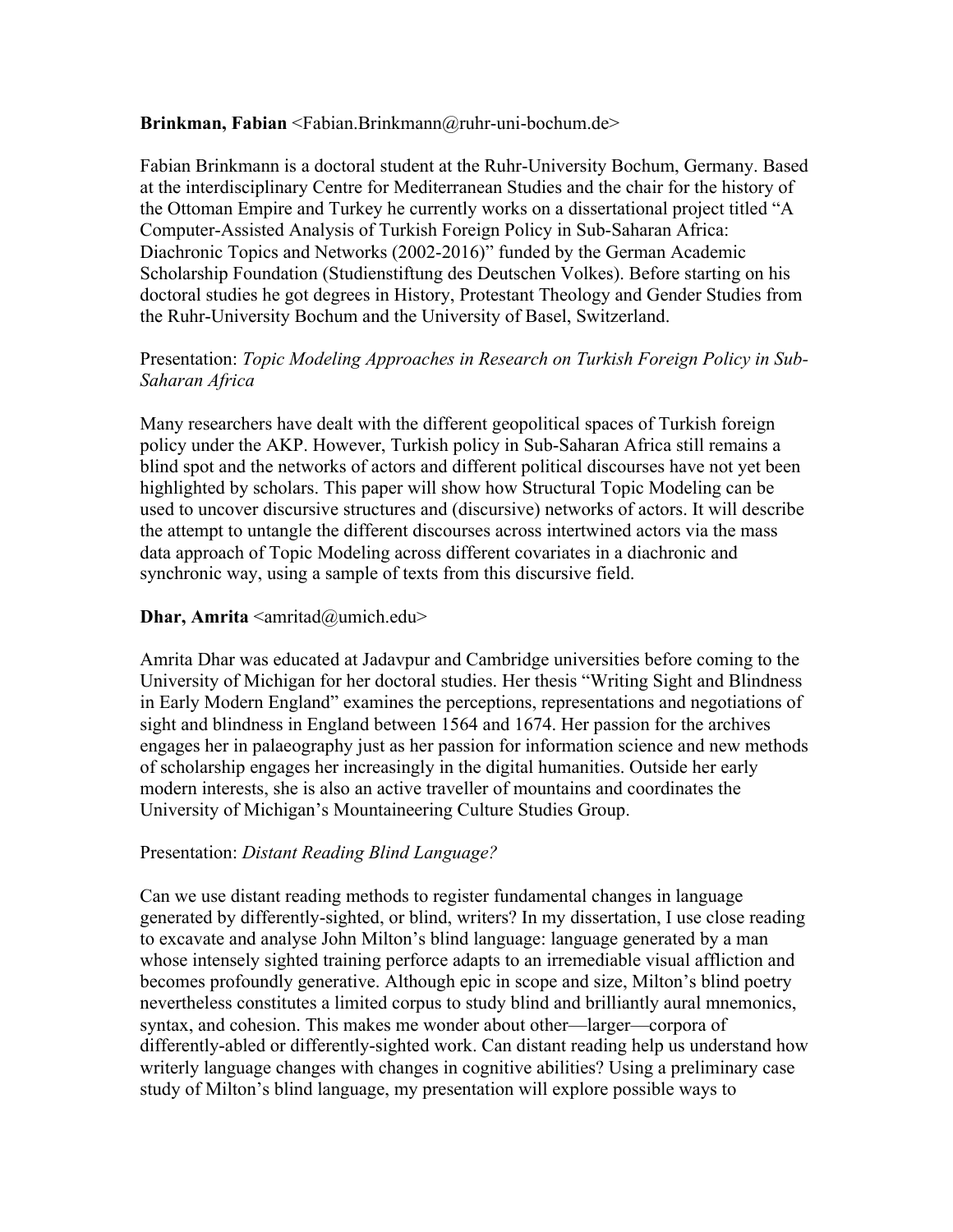interrogate other early modern texts conceived of and executed in blindness, all the while asking how language bears the imprint of a differently-abled creative consciousness.

# **Donaldson, Christopher** <C.Donaldson@bham.ac.uk>

Christopher Donaldson is Lecturer in Regional History in the Department of History at Lancaster University, and a specialist in the cultural history of the English Lake District. Chris is an investigator on the Leverhulme Trust research project "Geospatial Innovation in the Digital Humanities: A Deep Mapping of the English Lake District" (2015-2018); he is also co-editor of the Digital Forum of the *Journal of Victorian Culture* and co-editor of *Literary Mapping in the Digital Age* (Routledge, 2016).

# Presentation: *Implementing GIS and Corpus Analysis to Investigate Historical Travel Writing and Topographical Literature about the English Lake District*

This paper models the implementation of an interdisciplinary approach to the examination of historical corpora. It presents a case study that combines corpus analysis, automated geo-parsing, and GIS technology in order to investigate the geographies underlying some of the key aesthetic terminology historically used in writing about the English Lake District. The focus of this investigation is a 1,500,000+ word corpus of writing about the Lake District that comprises works published between the years 1622 and 1900. The paper exemplifies how a hybrid geographical and corpus-based methodology can be used to study historical relationships between landscape writing and physical geography.

# **Hegel, Allison** <ahegel@ucla.edu>

Allison Hegel is a PhD candidate in the Department of English at UCLA. Her dissertation, "Social Reading in the Digital Age," uses digital humanities methods to investigate contemporary literature and how we talk about that literature online. She is also an editor for The Programming Historian, a website that publishes peer-reviewed tutorials to help humanists learn to use digital tools.

# Presentation: *Reading Genre in Online Book Reviews*

How well do established literary theories of genre line up with how contemporary readers discuss and experience genre? For example, science fiction is often characterized as a genre of defamiliarization—so do readers often mention being surprised, or science fiction books being "weird"? Or do more outdated ways of classifying genre, such as the presence of tropes like aliens and spaceships, better express the way readers experience genre? In this presentation, I will explore these questions through a textual analysis of over 100,000 online book reviews ranging from the *Los Angeles Review of Books* to the social reading website Goodreads.com.

# **Lavin, Matthew** <lavin@pitt.edu>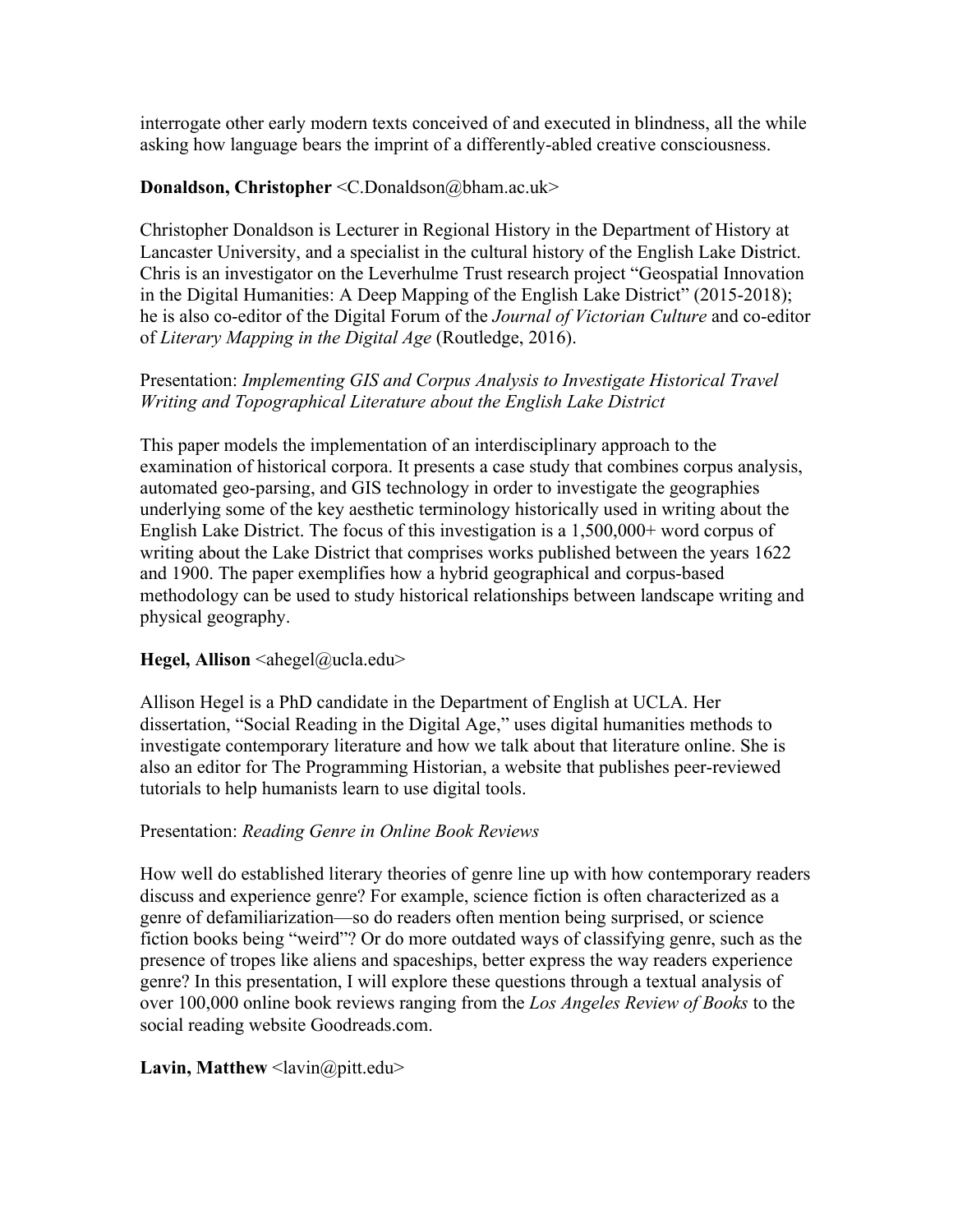Matthew J. Lavin earned his PhD in English from the University of Iowa in 2012. His dissertation, "Collaborative Momentum: The Author and the Middle Man in U.S. Literature and Culture, 1890-1940" examines the supportive and adversarial relationships among authors, agents, editors, publishers and other literary go-betweens that helped construct modern authorial credibility. From 2012 to 2013, Lavin served as a Council on Library and Information Resources (CLIR) Postdoctoral Fellow at the University of Nebraska – Lincoln's Center for Digital Research in the Humanities. From 2013 to 2015, he was Associate Program Coordinator for the Andrew W. Mellon Foundation Initiative "Crossing Boundaries: Re-Envisioning the Humanities for the 21st Century" at St. Lawrence University. He is currently a Clinical Assistant Professor of English and Director of the Digital Media Lab at the University of Pittsburgh. His most recent scholarship focuses on the intersection of digital humanities, book history and U.S. literature.

### Presentation: *Continuity and Discontinuity in Gothic and Horror*

In his recent essay "The Life Cycles of Genres," Ted Underwood suggests that quantitative methods are perhaps uniquely positioned to "allow scholars to coordinate textual and social approaches to genre." The present paper contributes to digital humanities discussions of genre (and distant reading generally) by fleshing out what happened with the Gothic/horror genre between 1830 and 1945. It builds upon Underwood's findings by expanding his dataset, experimenting with unsupervised learning to look for topical subcategories, and using multi-class/multi-label machine learning techniques to attempt to separate horror's genre and date signals.

# **Norén, Fredrik** <fredrik.noren@umu.se>

In 2014, Fredrik Norén started as a doctoral candidate in media and communication studies—geared towards media history and digital humanities—at Umeå University, where he also works at the digital humanities hub, HUMlab. His PhD project concerns the formation of governmental information in Sweden during the 1960s and 1970s and its relationship to the evolving media and information landscape at the time. His research uses different methodologies to capture this development, with digital text methods, particularly topic modeling, a cornerstone. From September to November 2016 Norén is a visiting student researcher at CESTA at Stanford.

### Presentation: *Finding Co-Occurring Topics with LDA/Mallet*

Topic modeling with LDA and Mallet has long been practised and has proved to be a strong and fairly easy method to find clusters of words that tend to co-occur in large collections of text. Searching for co-occurring topics is less common, but nevertheless important in order to gain better knowledge and understanding of the latent themes within a corpus. In this talk I will present a way to identify co-occurring topics by using the weight measure from Mallet's output data. The text corpus I am using is a collection of 7000 Swedish Governmental Official Reports.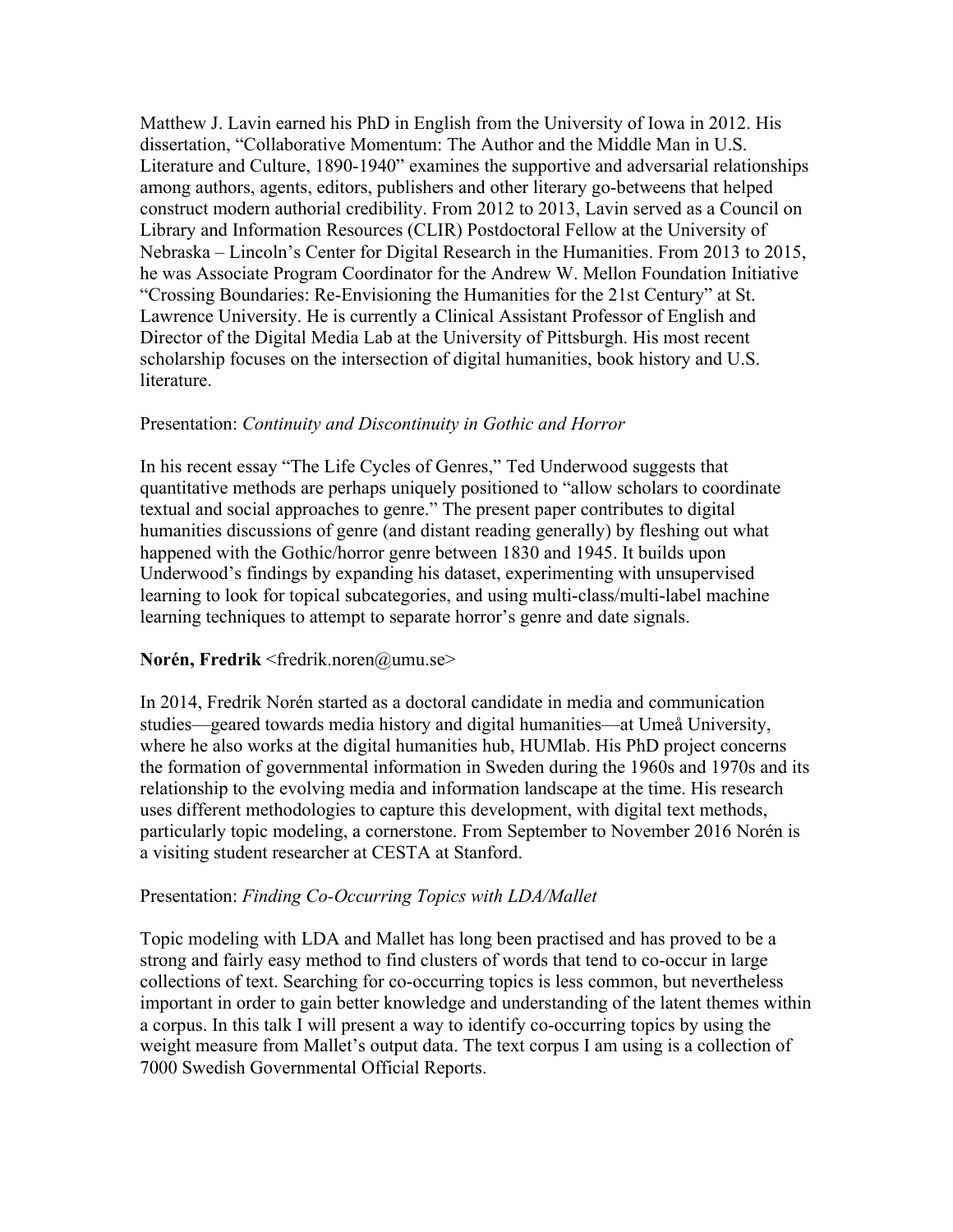#### **Siemens, Ray <**siemens@uvic.ca>

Ray Siemens is Distinguished Professor in the Faculty of Humanities at the University of Victoria, in English and Computer Science, and formerly holder of a Canada Research Chair in Humanities Computing (2004-2015). He is founding editor of the electronic scholarly journal *Early Modern Literary Studies* (at UBC, 1994), and his publications include Blackwell's *Companion to Digital Humanities* (2004, 2015 with Schreibman and Unsworth), Blackwell's *Companion to Digital Literary Studies* (2007, with Schreibman), *A Social Edition of the Devonshire MS* (2012, 2015; MRTS/Iter, Wikibooks), *Literary Studies in the Digital Age* (2014; MLA, with Price), and *The Lyrics of the Henry VIII MS* (2016; RETS). He directs the Implementing New Knowledge Environments project, the Digital Humanities Summer Institute, and the Electronic Textual Cultures Lab, recently serving also as Vice President / Director of the Canadian Federation of the Humanities and Social Sciences for Research Dissemination, Chair of the MLA Committee on Scholarly Editions, and Chair of the international Alliance of Digital Humanities Organisations. http://web.uvic.ca/~siemens/

### Presentation: *The Digital Humanities: Some Contexts, Concepts and Initiatives*

This introductory talk lays out some key contexts and concepts in the digital humanities, focusing on themes such as social knowledge creation, consensus-driven pedagogical communities and collaborative research partnership. Examples are drawn from the speaker's experience as director of several digital humanities interventions into research, scholarship, and teaching, including the Implementing New Knowledge Environments Major Collaborative Research Initiative funded by the Social Sciences and Humanities Research Council of Canada (http://inke.ca), the Digital Humanities Summer Institute (http://www.dhsi.org), and a project in "social" editing (http://en.wikibooks.org/wiki/The\_Devonshire\_Manuscript). Ultimately, the talk urges a closer examination of what lies at the intersection of computing and the humanities as a necessary step in the humanities' digital self-determination.

### **Thorsen, Elise** <enthorsen@gmail.com>

Elise Thorsen's research in digital humanities deals with computational methods for enabling corpus-scale analysis of unprocessed Russian verse texts, including at the structural level. Published work on this subject can be found at "Meter, Rhythm, and Rhyme" (http://poetry.obdurodon.org, co-authored with Dr. David J. Birnbaum). She holds a PhD in Russian Literature from the University of Pittsburgh, where her dissertation, "Territory and Empire in Early Soviet Poetry," examined the global spatial implications of revolution and the legacy of imperial colonialism in interwar Soviet civic poetry. Elise Thorsen currently combines language and area-studies expertise with metadata-driven analysis in open-source advanced analytics projects.

Presentation: *Refactoring the Bag of Words into Meter, Rhythm, Rhyme in Russian Verse Corpora*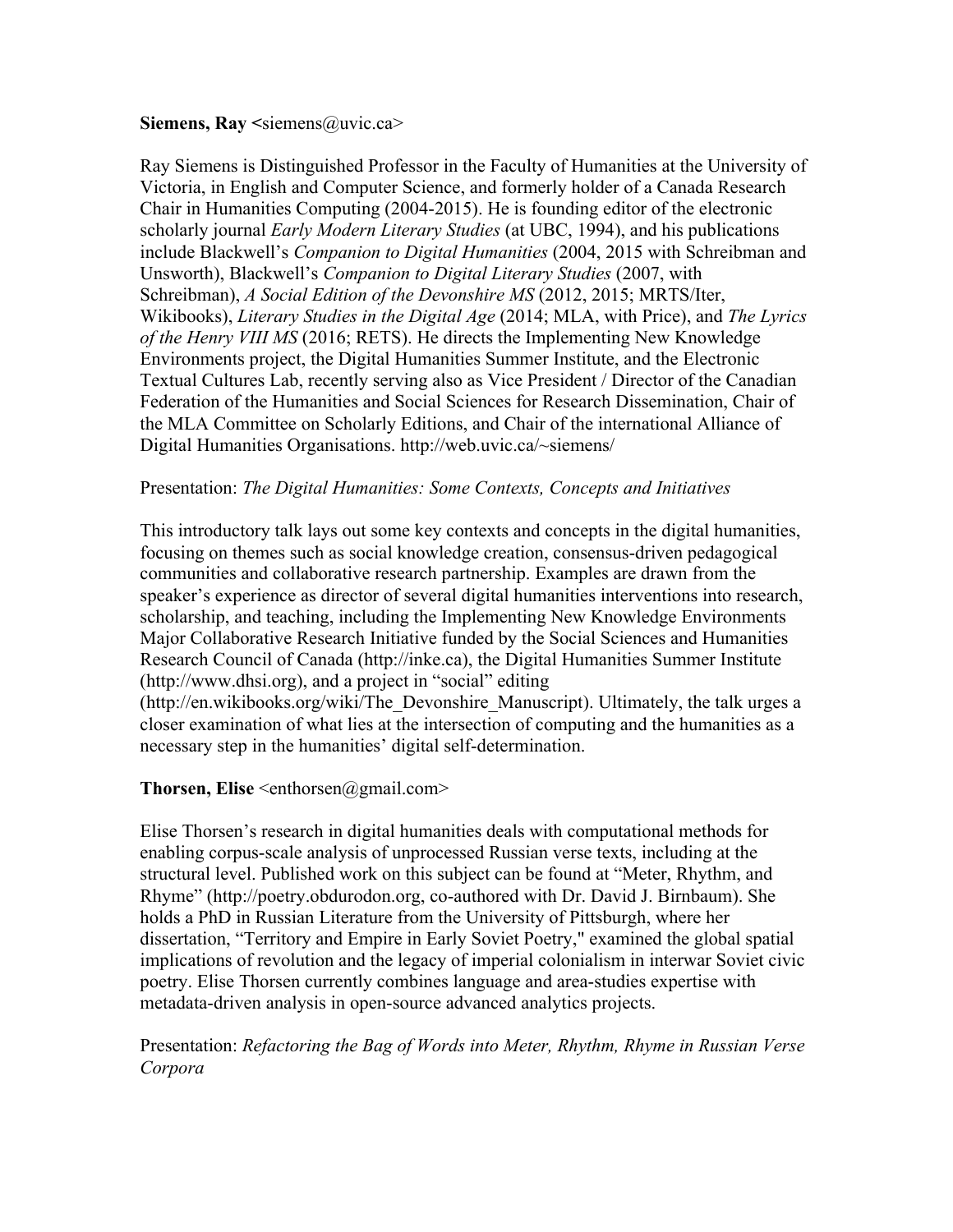While of smaller volume than prose corpora, poetic corpora are larger than they may appear to be by virtue of the information they encode not only at and above, but also below the level of the word. Poetry privileges properties rooted in phonetics (meter, rhyme and other regularities in sound texture) that are of only occasional importance in prose, providing literary information that should not be lost in computationally-assisted analysis. In this study of Russian verse, the operative questions orient toward how to do things (conceptually and in implementation) with information that is present in words without being directly accessible at the word level.

### **Ullyot, Michael** <michael.ullyot@gmail.com>

Michael Ullyot is an Associate Professor of English at the University of Calgary, specializing in early modern literature and the digital humanities. He has published articles on anecdotes, abridgements and Edmund Spenser. His current projects include a monograph on the rhetoric of exemplarity, and a computer program that detects rhetorical figures of repetition and variation in literary texts.

# Presentation: *Unnatural Language and Natural Thinking: Shakespeare and His Contemporaries*

Critics of computational text-analysis tend to perceive its focus on language patterns as a flattening of qualitative texts into quantifiable patterns. They're right. But a text's linguistic operating-system deserves close scrutiny when it reveals features of the text that a human reader can't perceive, or when it flags evidence beyond our capacity to gather. The Augmented Criticism Lab has developed algorithms to detect features of repetition and variation in the works of Shakespeare and his contemporaries (starting with drama, namely the Folger's Digital Anthology). We've begun with features like rhetorical figures that repeat lemmas (heed, heedful, heeding) or morphemes (heeding, wringing, vexing). We use natural-language processing to gather evidence of these unnatural formulations, to ask whether they signal natural habits of thought. The interpretive payoff is our ability to make more definitive arguments not just about these figures, but also about underlying cognitive habits. This paper describes our process and our corpus, and presents a range of our results with this initial corpus before we expand to the billion words in the EEBO-TCP corpus (1473-1700). For more information about the Augmented Criticism Lab, visit acriticismlab.org.

# Underwood, Ted <tunder@illinois.edu>

Professor of English and Information Sciences at the University of Illinois, Ted Underwood was trained as a scholar of Romantic-era literature, and has written two books on that topic: *The Work of the Sun: Literature, Science, and Political Economy 1760-1860* (Palgrave, 2005) and *Why Literary Periods Mattered* (Stanford, 2013). More recently, he has been using quantitative methods to cast new light on long literaryhistorical timelines; that research will be gathered in a third book to be called *The Horizon of Literary History* (tentatively, late 2017).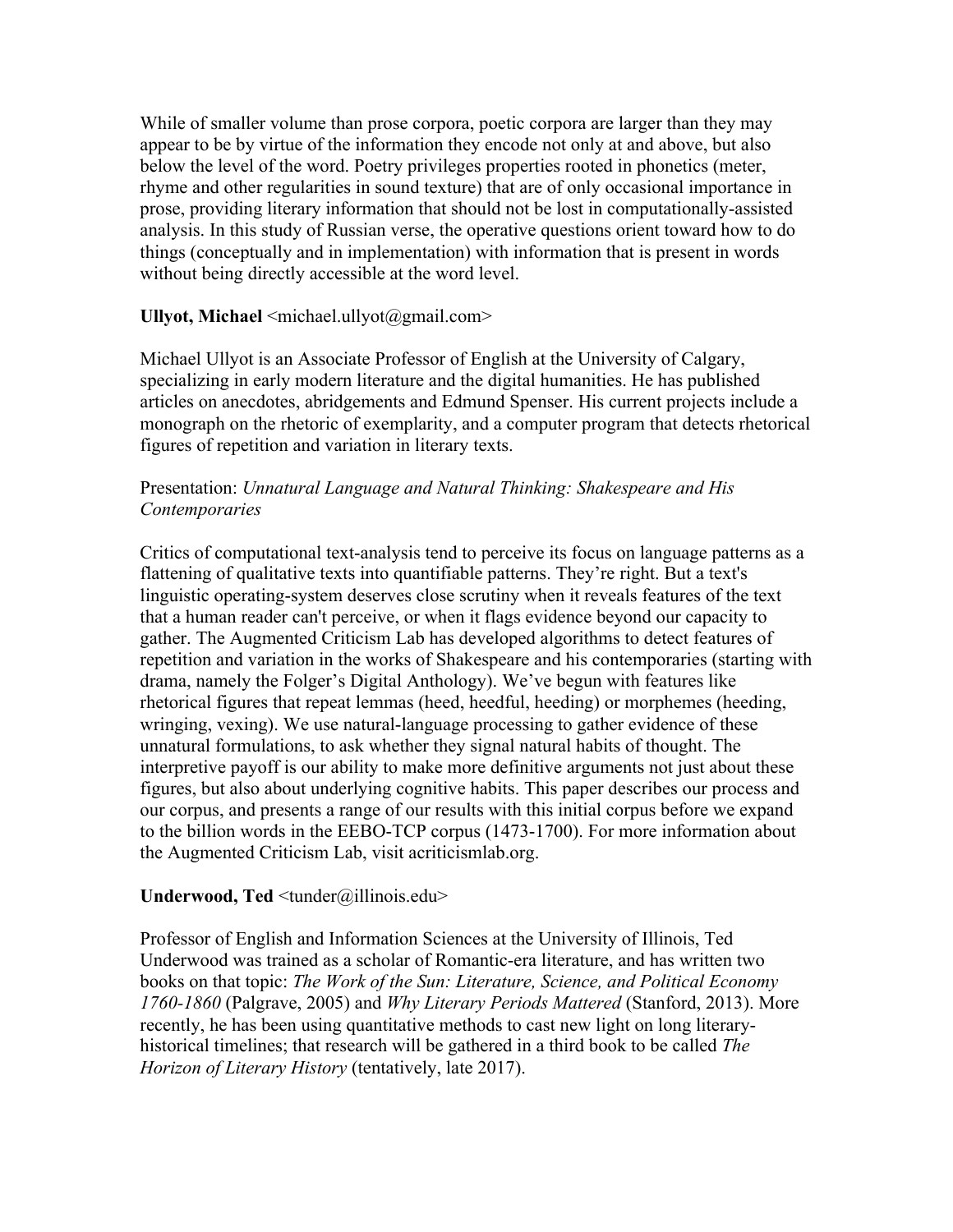### Presentation: *Hundreds, Thousands or Millions of Words: Fitting Our Methods to the Question*

Many humanists rarely used numbers before discovering algorithms (like topic modeling) that are suited to exploring enormous libraries. As a result, our conversations about method tend to be organized by a strong opposition between "close" and "distant" approaches, aimed at radically different scales. But interesting things can be done at every scale of analysis — from a single passage, to dozens or hundreds of texts, to millions of volumes. In this talk, I'll briefly survey that range of scales before dwelling on some approaches suited to the middle of the spectrum. Here scholars rarely have openended exploratory goals. Instead we begin with a loosely formulated theme, traced in a few examples, and need a way to scale up our question. In a situation like this, it can be valuable to keep human readers in the loop: we are, after all, very good at reading with a specific end in view. But algorithmic models also have unique strengths, catching certain kinds of patterns we would miss. I'll describe ways of pairing human expertise with algorithmic flexibility to address questions about genre, gender, and the representation of time in fiction.

**Vartija, Devin** <D.J.Vartija@uu.nl> and **Wevers, Melvin** <M.J.H.F.Wevers@uu.nl> (co-presenters)

Devin Vartija is a PhD candidate in intellectual history at Utrecht University. His research focuses on the evolution of equality as a political concept in Enlightenment encyclopaedias and how this idea conflicted with a nascent, Eurocentric racial classificatory system. He holds a Bachelor of Arts and Science from McMaster University and a Master's in History from Utrecht University.

Melvin Wevers is a PhD candidate at Utrecht University. His project is titled "Consuming America: The United States as a Reference Culture in Dutch Public Discourse on Consumer Goods." He holds a Master's degree in Psychology and American Studies, as well as a Research Master's degree in Cultural Analysis. In 2016, Wevers was a fellow at the research program "Culture Analytics" organized by UCLA's Institute of Applied Mathematics. His interests include digital humanities, cultural history, conceptual history, data science, and computational linguistics.

### Presentation: *Using Text Mining to Trace the Evolution of Enlightenment Encyclopaedias*

In our paper, we demonstrate how to utilize computational techniques to trace Enlightenment religious and political thought in two influential eighteenth-century encyclopaedias: Diderot and d'Alembert's *Encyclopédie* (1751–72) and De Felice's *Encyclopédie d'Yverdon* (1770–80). We will both demonstrate and reflect on the usability within historical scholarship of a number of techniques, such as topic modelling, collocate extraction, and tf-idf comparison. The eventual goal of our set up is to trace the evolution of some key philosophical, political and religious concepts between these two encyclopaedias in order to sketch the thin coherence that characterized Enlightenment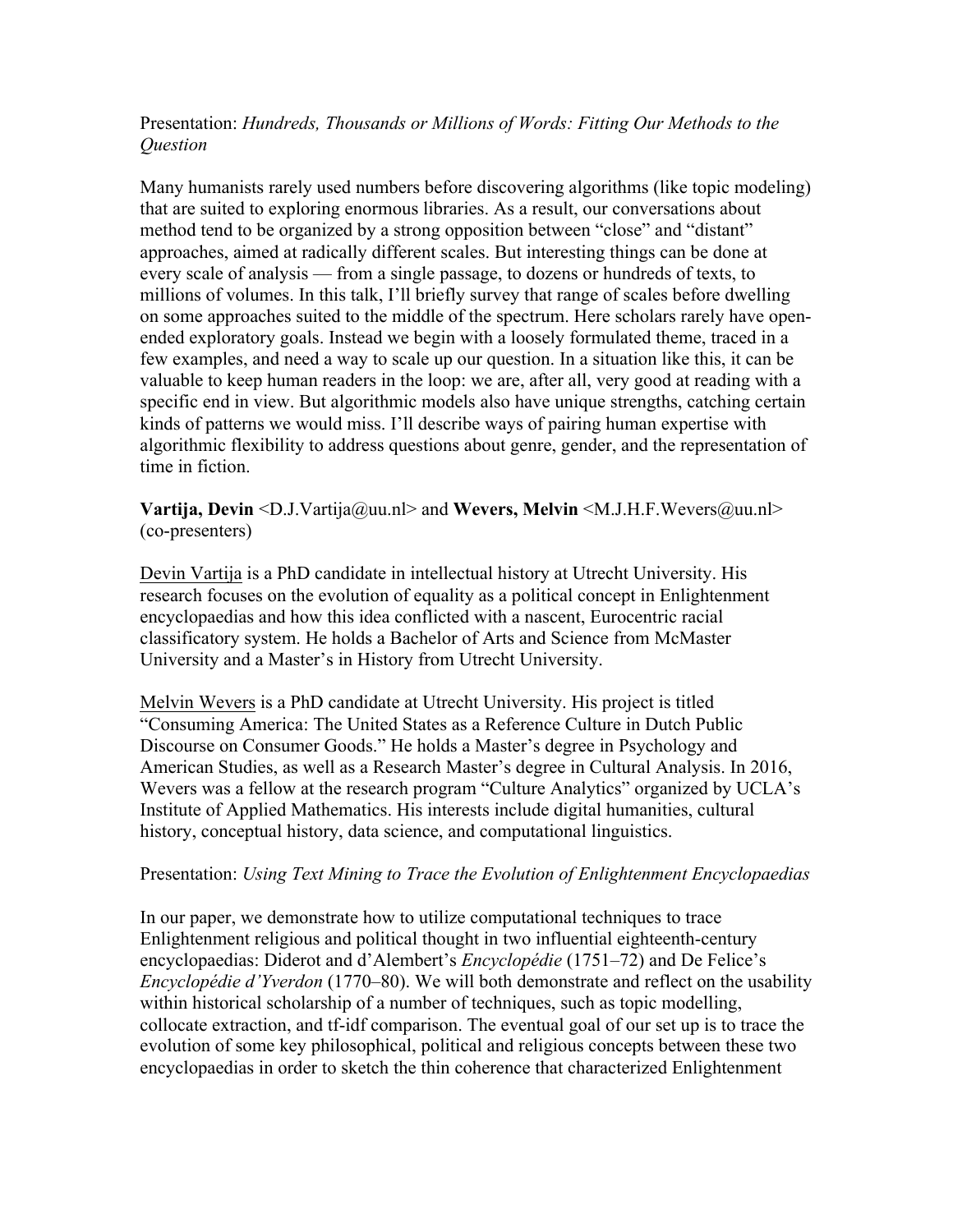thought, beyond the divergent Enlightenments that historians have been sketching over the past three to four decades.

### BIOGRAPHIES AND ABSTRACTS GROUP PRESENTERS *in alphabetical order by name of first listed presenter*

**Arbuckle, Alyssa** <alyssaa@uvic.ca>, **El Hajj, Tracy** <traceyelhajj@gmail.com>, **El Khatib, Randa** <elkhatib.randa@gmail.com> and **Seatter, Lindsey** <lseatter@uvic.ca>

#### Presentation: *Interventions in Academic Community: Iter Community, the Renaissance Knowledge Network, Social Knowledge Creation and Open Social Scholarship*

This panel will discuss interventions and contextually-related environmental scans initiated by members of the Electronic Textual Cultures Lab at the University of Victoria (Canada). Alyssa Arbuckle leads the presentations of the panel, focusing on work toward defining and scoping the notion of *social knowledge creation*, a phrase intended to reflect "the emergent body of evidence and scholarly products that indicate a qualitative change in how knowledge is produced in a networked age … shift[ing] from single-author, longform prose research (especially in the humanities) to distributed models of intellectual production that intersect with social media connectivity, digitally facilitated coauthorship, and well-defined and traceable patterns of intellectual contribution" (Scholarly Communication Institute, goo.gl/nyjN2J). An extension of this is the concept of *open social scholarship*; Tracey El Hajj will present on work toward understanding its intellectual situation at a time when some of its core tenets, including open access, are reflected in emerging scholarly practice and beginning to be codified in academic policy nationally and internationally (see Canadian Federation of Humanities and Social Sciences, goo.gl/QY5A7k). Randa El Khatib will look at Iter Community (see [goo.gl/dDZRwS](http://goo.gl/dDZRwS)), an early-stage, iteratively-prototyped platform for social knowledge creation, situated as a critical intervention in scholarly production and publication in an identifiable academic community, and developed as part of a larger research partnership, which has also conceptualized the Renaissance Knowledge Network (ReKN, [http://rekn.itercommunity.org](http://rekn.itercommunity.org/)). ReKN builds on a decade-long foundation of scholarly pursuit, which has also led to Early English Books Online and its Text Creation Partnership as well as the concept of the "social scholarly edition" [\(goo.gl/8iBHCg](http://goo.gl/8iBHCg)). Lindsey Seatter will discuss REKn's history, its current state as an amalgamative resource for early modern studies, and some thoughts toward its vision for the future.

Alyssa Arbuckle is the Assistant Director, Research Partnerships & Development, in the [Electronic Textual Cultures Lab](http://etcl.uvic.ca/) (ETCL) at the University of Victoria, where she works with the [Implementing New Knowledge Environments](http://inke.ca/) (INKE) group and assists with the coordination of the [Digital Humanities Summer Institute](http://dhsi.org/) (DHSI). She is also an interdisciplinary PhD candidate at the University of Victoria, studying open social scholarship and its implementation (planned completion 2019). She holds a BA Honours in English from the University of British Columbia and an MA in English from the University of Victoria. Website: [alyssaarbuckle.com](http://alyssaarbuckle.com/)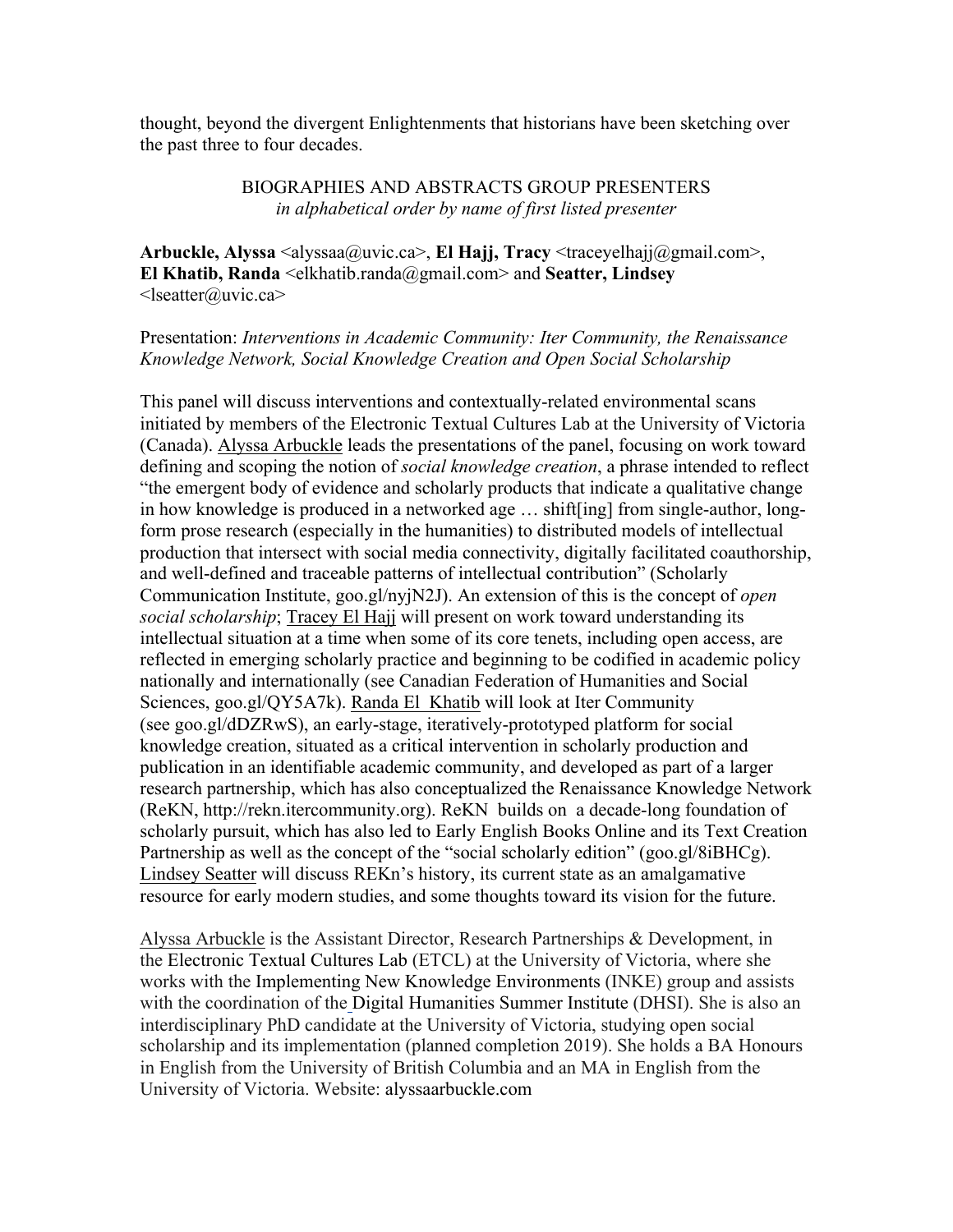Tracey El Hajj is a PhD student in the English Department at the University of Victoria. She completed her Master's at the American University of Beirut where she developed a social networking tool that serves for literary purposes. Her current research focuses on programming for the humanities and 3D design. She is the technical developer at the Electronic Textual Cultures Lab at the University of Victoria, where she monitors the online presence of the lab's projects. Tracey is part of the IC, INKE, and Personas teams.

Randa El Khatib is an English Literature doctoral student at the University of Victoria, where she works on digital mapping tool development for humanities research and its implementation in Early Modern British literature. She is also a Research Assistant at the Electronic Textual Cultures Lab and is on the organizing team of the Digital Humanities Summer Institute. Randa is currently the local coordinator of the University of Victoria's campus-based open scholarship fellowships. She completed her BA and MA in English at the American University of Beirut.

Lindsey Seatter is a doctoral candidate in the Department of English at the University of Victoria. Studying the British Romantic period, she focuses on female writers and in the past has conducted detailed studies on works by Anna Barbauld, Mary Shelley, and Jane Austen. Lindsey completed her Master's degree at Simon Fraser University, where she developed an open-access, critical, digital anthology of short Romantic works by female writers with the aim of assisting undergraduate students in literary studies. Lindsey's dissertation is focused on exploring patterns across Austen's print and manuscript novels, reader engagement with narrative style, and online communities of practice. She works as a Research Assistant in the Electronic Textual Cultures Lab at the University of Victoria and is the Colloquium Assistant for the Digital Humanities Summer Institute Colloquium.

**Crease, Robert** [<rcrease@notes.cc.sunysb.edu>](mailto:rcrease@notes.cc.sunysb.edu) and **Graham, Elyse** [<jean.graham@stonybrook.edu](mailto:jean.graham@stonybrook.edu)>

Robert P. Crease is a professor in the Department of Philosophy at Stony Brook University, New York, and former chairman of the department. He has written, translated or edited over a dozen books on history and philosophy of science.

Elyse Graham is Assistant Professor of Digital Humanities at Stony Brook University and a research affiliate at MIT. Her first book, "The Republic of Games," is under advance contract with McGill-Queen's University Press.

### Presentation: *Designing Tools for Macro-Scale Data Analysis in the History of Science*

Our project involves developing a new kind of digital resource to capture the history of research at scientific facilities in the era of the "New Big Science." The phrase "New Big Science" refers to the post-Cold War era at US national laboratories, when large-scale materials science accelerators rather than high-energy physics accelerators became marquee projects at most major basic research laboratories. The extent, scope and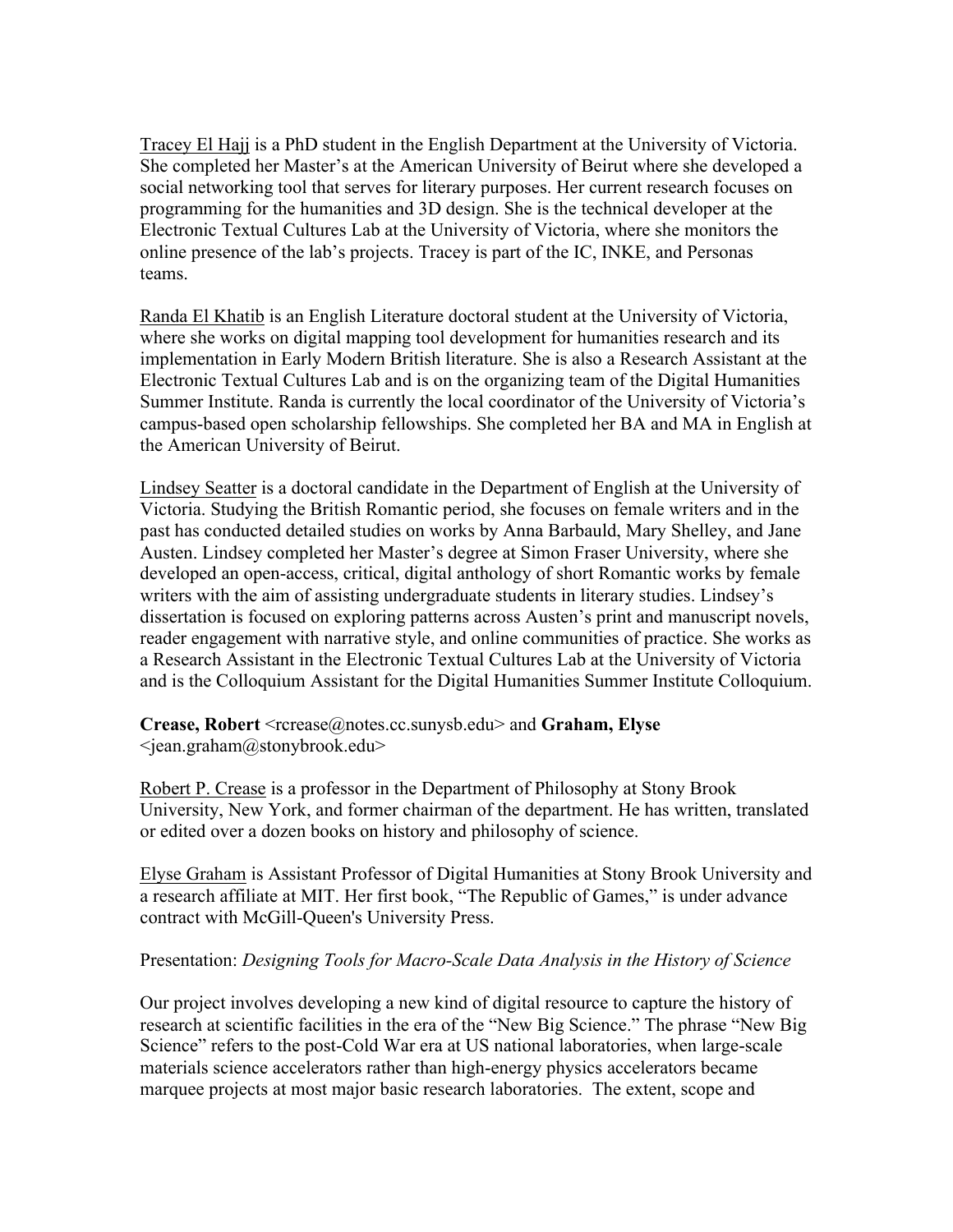diversity of research at such facilities makes keeping track of it difficult to compile using traditional historical methods and linear narratives; there are too many overlapping and bifurcating threads. In this talk, we will discuss existing methods of data collection and curation for a specific case project, the National Synchrotron Light Source Digital Archive. We will focus on strategies for curating open data sets and fostering communities of users to interpret and engage with the data. We are especially interested in the functional potential, in the context of this kind of tool development, of the humanistic concepts of narrative, metaphor, and performance.

### **Jenstad, Janelle** <jenstad@uvic.ca>, **Landels-Gruenewald, Tye** <tyelandels@gmail.com>, and **Takeda, Joseph** <joey.takeda@gmail.com>

Janelle Jenstad is Associate Professor of English at the University of Victoria and Associate Coordinating Editor of the Internet Shakespeare Editions (internetshakespeare.uvic.ca). She founded and directs The Map of Early Modern London (mapoflondon.uvic.ca). With Jennifer Roberts-Smith and Mark Kaethler, she coedited *Shakespeare's Language in Digital Media* (Routledge). She has co-edited John Stow's *A Survey of London* (1598 text) for MoEML, and is currently editing *The Merchant of Venice* for the ISE. Her articles have appeared in *Elizabethan Theatre*, *Early Modern Literary Studies*, *Shakespeare Bulletin*, *Renaissance and Reformation*, and *The Journal of Medieval and Early Modern Studies*. She contributed chapters to *Approaches to Teaching Othello* (MLA); *Teaching Early Modern Literature from the Archives* (MLA); *Institutional Culture in Early Modern England* (Brill); *Shakespeare, Language, and the Stage* (Arden); *Performing Maternity in Early Modern England* (Ashgate); *New Directions in the Geohumanities* (Routledge); *Early Modern Studies and the Digital Turn* (Iter); *Making Humanities Matter* (Minnesota); and *Placing Names: Enriching and Integrating Gazetteers* (Indiana). For more details, see janellejenstad.com.

Tye Landels-Gruenewald is an MA candidate in English at Queen's University and consultant for the Map of Early Modern London. His current SSHRC-funded thesis project considers how the popularity of Shakespeare during the romantic period contributed to the emergence of secularism. In 2015, he published a blog series on "Georeferencing the Early Modern Booktrade" using NLP and other data mining techniques.

Joseph Takeda is a SSHRC-funded MA student in English (Science and Technology Research Stream) at the University of British Columbia and Junior Programmer and consultant for *The Map of Early Modern London*. He has written on the digital humanities and pedagogy (with Janelle Jenstad) and is currently working on papers discussing workflows in the digital humanities, and encoding and processing early modern calendars in TEI (with the MoEML team). For his MA, he is currently researching diasporic and Indigenous literature in Canada in relation to the entangled histories of colonialism, uranium mining and the atomic bomb.

Presentation: *How to Do Things With 6000 Toponyms: MoEML Mines DEEP*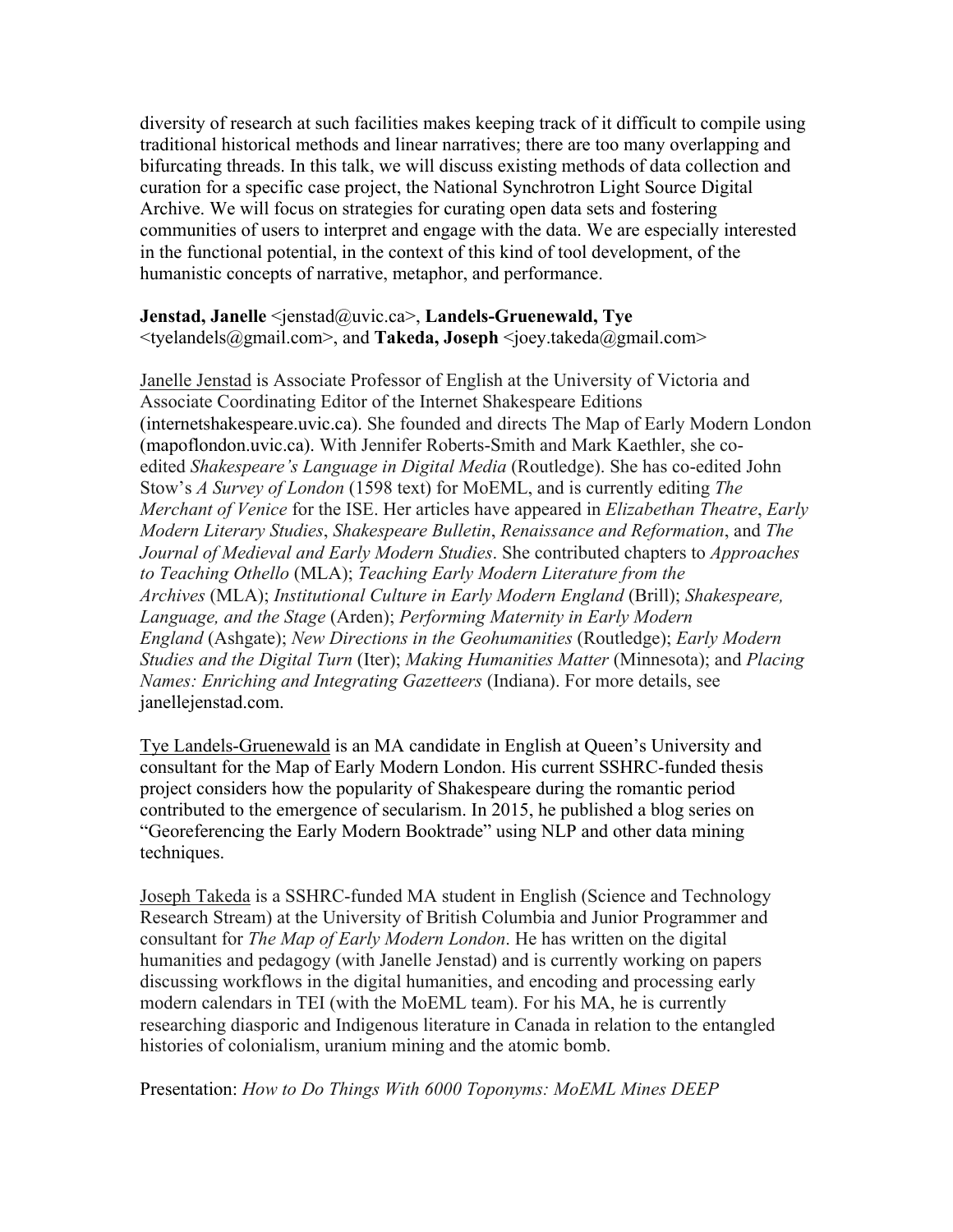Well-structured data, deeply tagged in highly granular ways, vastly improves the results of data mining and facilitates linking. MoEML's gazetteer, which aggregates 6000+ toponyms, was built by mining MoEML's own TEI-XML documents. The Database of Early English Playbooks (DEEP) has similarly well-formed data that is openly available, granular and comprehensive. Of particular interest to MoEML is their imprint line transcriptions and interpretive location metadata (from Pantzer's location identifiers in STC vol. 3). In this workshop, we explain the creation of our gazetteer and the process of parsing and processing DEEP's data against our toponymic data to argue for the role of editors and data curators in the process of data mining and linking. We show the power of mobilizing the different expertise in two teams to mine, link and enhance two discrete datasets.

**Slingerland, Edward** <edward.slingerland@gmail.com>, **Nichols, Ryan** <ryantatenichols@gmail.com> and **Nielbo, Kristoffer Laigaard**  $\leq$ nielbo23@gmail.com>

Edward Slingerland is Professor of Asian Studies at the University of British Columbia. His research specialties and teaching interests include Warring States (5th-3rd c. BCE), Chinese thought, religious studies, cognitive linguistics, ethics, and the relationship between the humanities and the natural sciences. His publications include several academic monographs and edited volumes, a trade book, and approximately thirty refereed articles in top journals in a wide variety of fields. He is currently PI on a large, multiyear grant on "The Evolution of Religion and Morality" and Director of the Cultural Evolution of Religion Research Consortium (CERC) and Database of Religious History (DRH).

Ryan Nichols is a Professor of Philosophy at Cal State Fullerton University in Orange County California and an affiliate of UBC's Centre for Human Evolution, Cognition & Culture. He specializes in cultural transmission, religion and Chinese thought. His current work falls within an absurd 20-year project trying to understand what made China Chinese. Text analytics contribute to that work.

Kristoffer Laigaard Nielbo is a humanist scholar with specialization in computational and quantitative methods for analysis, interpretation and storage of cultural data. He has participated in a range of collaborative and interdisciplinary research projects involving researchers from the humanities, social sciences, health science and natural sciences. His research covers two broad areas: automated text analysis and modeling of cultural behavior). Both areas explore the cultural information space in new and innovative ways by combining cultural data and humanities theories with statistics, computer algorithms and visualization.

Presentation: *The Distant Reading of Religious Texts: A "Big Data" Approach to Mind-Body Concepts in Early China*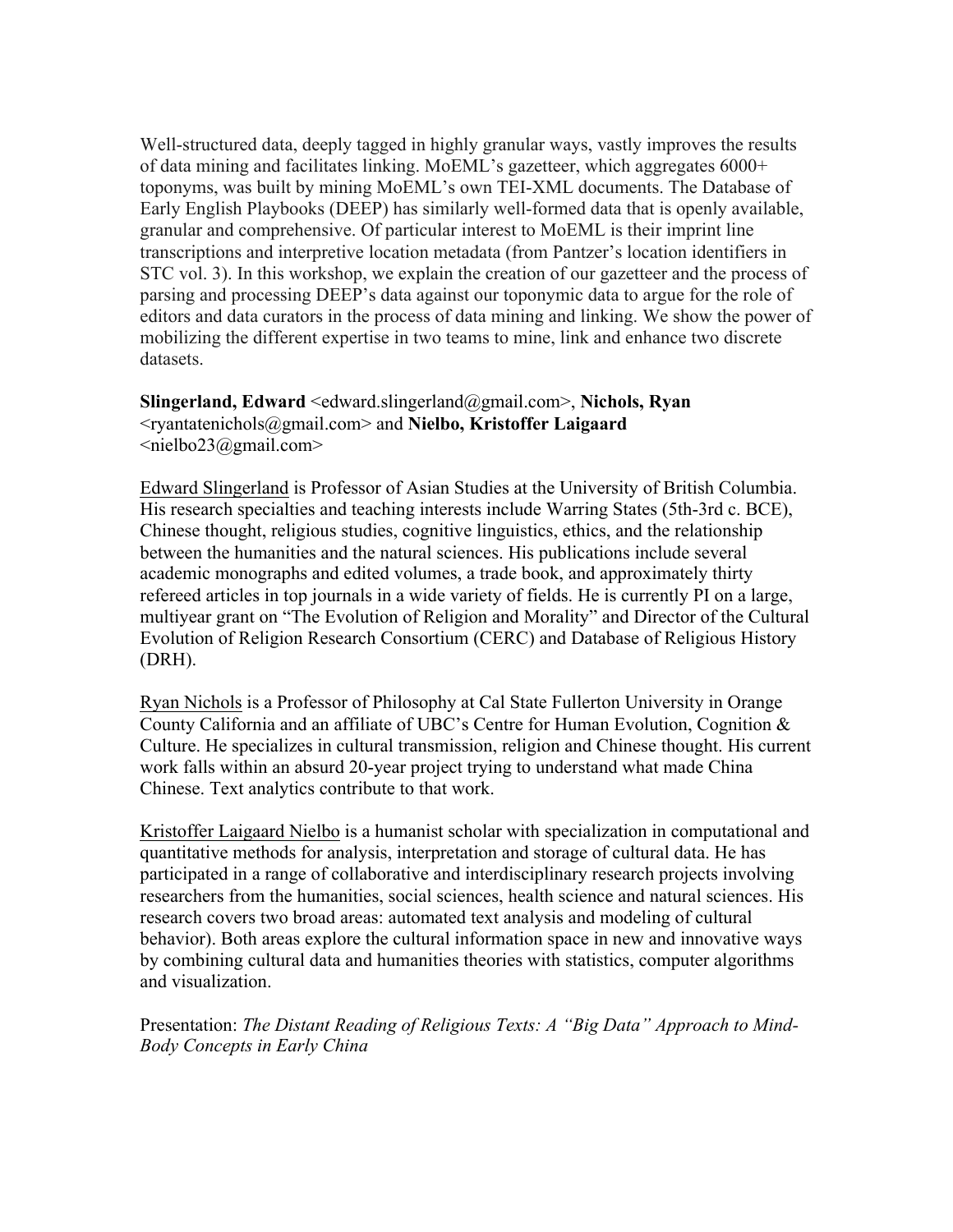This talk will focus on the debate about mind-body concepts in early China in order to demonstrate the usefulness of large-scale, automated textual analysis techniques for scholars of religion. In a series of studies we show how three different machine-based techniques—word collocation, hierarchical clustering and topic modeling analysis provide convergent evidence that the authors of early Chinese texts viewed the mindbody relationship as unique or problematic. We conclude with reflections on the advantages of adding "distant reading" techniques to the methodological arsenal of scholars of religion, as a supplement and aid to traditional, close reading.

**Wittek, Stephen** <stephen.wittek@mcgill.ca>, **Gligorijevic, Kosta** <kosta.gligorijevic@mail.mcgill.ca> and **Nygren, Catherine** <catherine.nygren@mail.mcgill.ca>

Stephen Wittek is a scholar of early modern English drama and Manager of the Early Modern Conversions project at McGill University. His first book is entitled *The Media Players: Shakespeare, Middleton, Jonson, and the Idea of News* (University of Michigan Press, 2015). With the goal of establishing a more thorough understanding of the central, formative function of Shakespeare's theatre in the news culture of early modern England, the project combines historical research with recent developments in public sphere theory, and argues that the unique discursive space created by commercial theatre helped to foster the conceptual framework that made a culture of news possible. In 2014, Dr. Wittek's research was the subject of an hour-long episode of the CBC Radio One program *Ideas* (see http://www.cbc.ca/ideas/episodes/2014/06/05/ideas-from-thetrenches-the-theatre-of-news/).

Kosta Gligorijevic is a PhD student in philosophy at McGill University. His main research interest is ancient political philosophy, and especially the intersection between Aristotle's politics, metaphysics and biology. His work in the digital humanities has included the transcription, modernization and digital analysis of Early Modern and Renaissance texts on gender, including the works of John Knox, Thomas Elyot and William Bercher. He is especially interested in using large-scale text analysis tools to study the reception and transmission of Classical political ideas in said authors.

Catherine Nygren is a PhD student in English at McGill University. Her current research examines paratexts of travel literature in the early modern and eighteenth-century. Other research includes topographies of literature and culture at the Grub Street Project and working with letters and other documents at the Burney Centre. She can be found on Twitter @broomgrass

### Presentation: *Distant Reading Early Modernity (DREAM)*

This presentation will discuss the creation and practical application of DREAM, an online platform that facilitates distant reading for early modern texts. Studies that make use of distant reading techniques have tended to focus on texts from the  $19<sup>th</sup>$  century or later, not for lack of scholarly interest, but because early texts present special challenges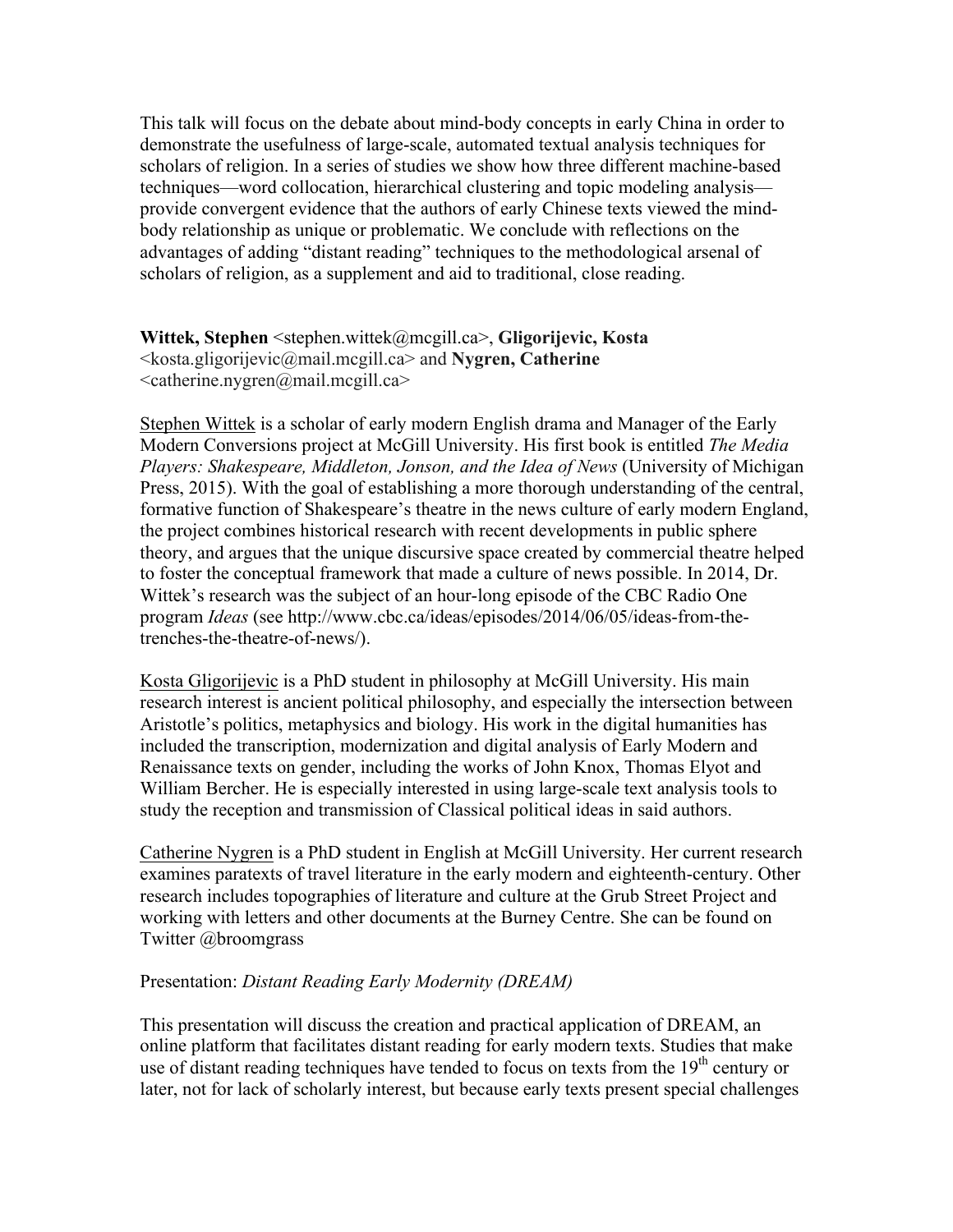that make computer analysis difficult. To help overcome these hurdles, DREAM enables users to create customized subsets from a corpus that includes all of the transcribed material available from Early English Books Online (EEBO). Unlike EEBO, DREAM facilitates batch downloading of custom subsets rather than obliging users to download texts on a one-by-one basis. In other words, it functions at the level of 'sets of texts' rather than 'individual texts.' Examples of subsets one might potentially generate include 'all texts by Ben Jonson,' 'all texts published in 1623,' or 'all texts printed by John Wolfe.' As it now stands, the corpus of transcribed EEBO texts comprises more than 1.2 billion words and includes some 44,000 titles (EEBO Phases I and II), or approximately one third of the125,000 surviving texts from the period. To make distant reading of this corpus possible, DREAM provides a version of all texts with normalized spellings, and also gives users the option to transfer custom subsets directly to Voyant Tools, a digital environment for textual visualization and analysis. Please feel free to try the public beta version of DREAM, which comprises all texts in the public domain: <http://dream.voyant-tools.org/dream/?corpus=dream>

#### BIOGRAPHIES FOR NON-PRESENTING PARTICIPANTS

#### **Badir, Patricia** <patribad@mail.ubc.ca>

Patricia Badir (University of British Columbia) has published on community identity and public space in Medieval and Reformation dramatic entertainments and on religious iconography and post-Medieval devotional writing. She is the author of *The Maudlin Impression: English Literary Images of Mary Magdalene* (Notre Dame UP, 2009). She is currently working on playmaking and the perils of mimesis on Shakespeare's stage. She also studies modernism and Shakespeare in Canadian theatre and has recently published on this topic in *Shakespeare Quarterly.*

#### **Beaumont, Réa** <info@reabeaumont.com>

Dr. Réa Beaumont is described as "a tremendous pianist" (CBC Radio 2) with international performances and acclaimed recordings that have been broadcast in 13 countries, most recently on BBC Radio 3. In collaboration with leading composers, such as Order of Canada recipient R. Murray Schafer, she has premiered over 50 works, including those commissioned for her by the Canadian Broadcasting Corporation. Beaumont is a specialist in the music of Canada and has lectured at academic institutions internationally. Following the release of her book Composer Barbara Pentland, Beaumont was named "a world authority in the field" (CBC Radio 2). Her additional publications appear in *Clavier Companion*, *American Music Teacher*, *The WholeNote* and *Crescendo*. Beaumont is the recipient of awards from The Canada Council for the Arts, the Canadian Federation of University Women, Ontario Arts Council, British Columbia Arts Council and The Banff Centre for the Arts. She earned a Doctor of Musical Arts in Piano and Conducting as a Fellowship recipient, Master of Music, Bachelor of Music in Music Education (Hons), Artist Diploma and an ARCT Performance Diploma. Her coaches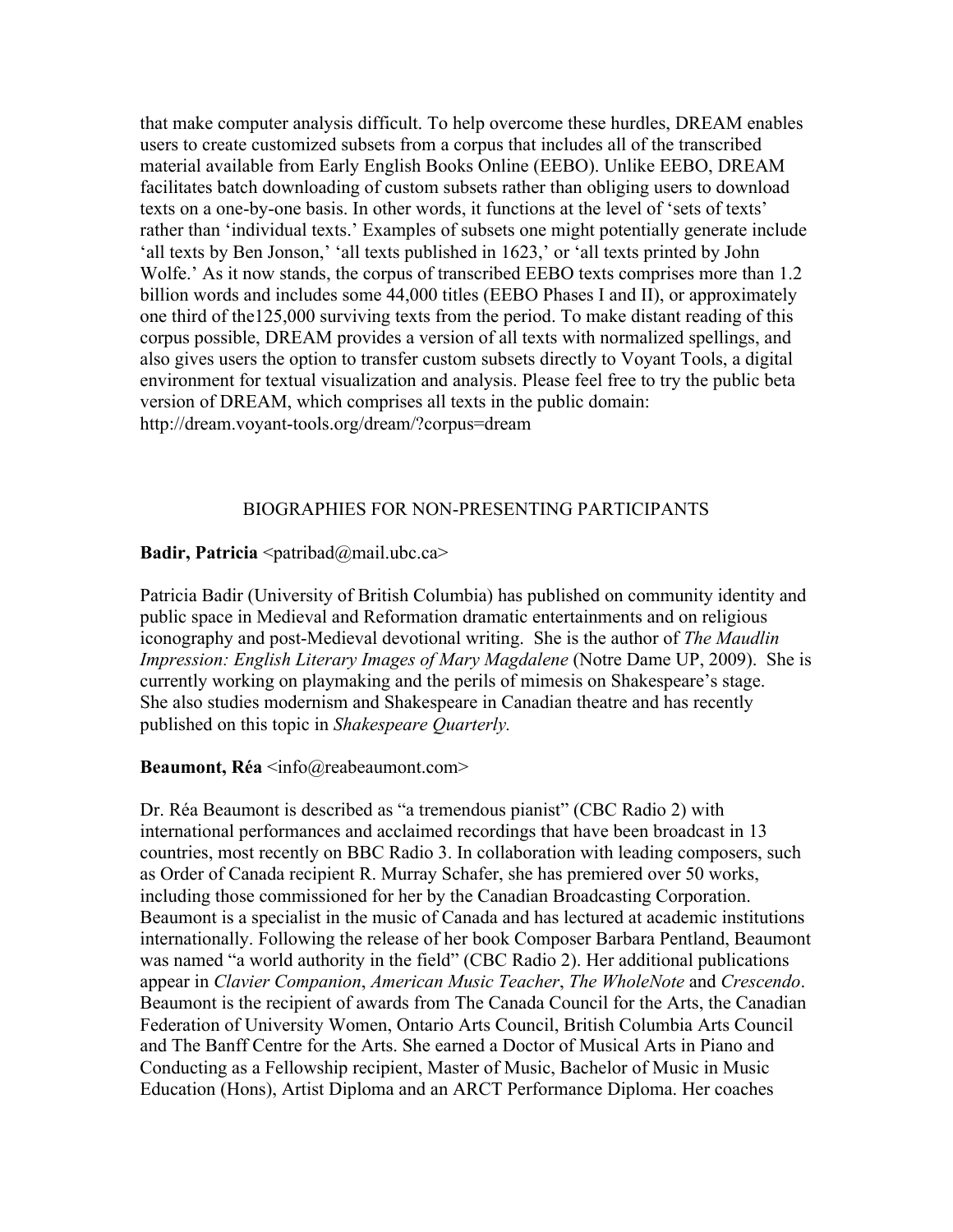included Anton Kuerti, Robert Silverman, Robert G. Rogers, Menahem Pressler, and Marc Durand. Beaumont was a Faculty member at the University of British Columbia and is now affiliated with the Royal Conservatory of Music in Toronto. www.reabeaumont.com

### **Milner, Matthew** <m@matthewmilner.name>

Matthew Milner holds a PhD in History from the University of Warwick, and a Licentiate in Mediaeval Studies from the Pontifical Institute of Mediaeval Studies in Toronto. His historical research focuses on the nature of sense perception and religious life in fifteenth- and sixteenth-century England. Among his publications are *The Senses and the English Reformation*, the first full-length study of the history of the senses in the Reformation (Ashgate, 2011), 'The Senses in Religion', in *A Cultural History of the Senses: The Renaissance* (Bloomsbury, 2014), and 'The Physics of Holy Oats' (JMEMS, 2013). From 2014-16 he was the Assistant Director of the McGill Centre for Digital Humanities, following a postdoctoral fellowship with the Making Publics Project. As a digital historian, his interests centre on collaborative research environments, linked open data, chronometry, and historical social network modeling. His new historical event documentation tool, Nano-History ([www.nanohistory.org](http://www.nanohistory.org/)) launched in the fall of 2015. It allows scholars to model and document large scale historical interactions and relationships. As part of the Conversions digital humanities team, he's used his open data experience to create new metadata for the EEBO corpus for the DREaM project.

### **Rusk, Bruce** <bruce.rusk@ubc.ca>

Bruce Rusk is an Associate Professor in the Department of Asian Studies at UBC. His research focuses on the cultural and intellectual history of early modern China, ca. 1400- 1800, especially the history of authentication and forgery, issues of authorship and authority, Confucian thought, and the digital humanities.

### **Sinclair, Stéfan** <stefan.sinclair@mcgill.ca>

Stéfan Sinclair is an Associate Professor of Digital Humanities at McGill University. His primary area of research is in the design, development, usage and theorization of tools for the digital humanities, especially for text analysis and visualization. He has led or contributed significantly to projects such as Voyant Tools, the Text Analysis Portal for Research (TAPoR), the MONK Project, the Simulated Environment for Theatre, the Mandala Browser, and BonPatron. He has numerous publications related to research and teaching in the Digital Humanities, including *Hermeneutica, Computer-Assisted Interpretation in the Humanities* with Geoffrey Rockwell (MIT 2016) and *Visual Interface Design for Digital Cultural Heritage* with Stan Ruecker and Milena Radzikowska (Ashgate 2011).

### **Vessey, Mark**  $\leq$  mark.vessey@ubc.ca>